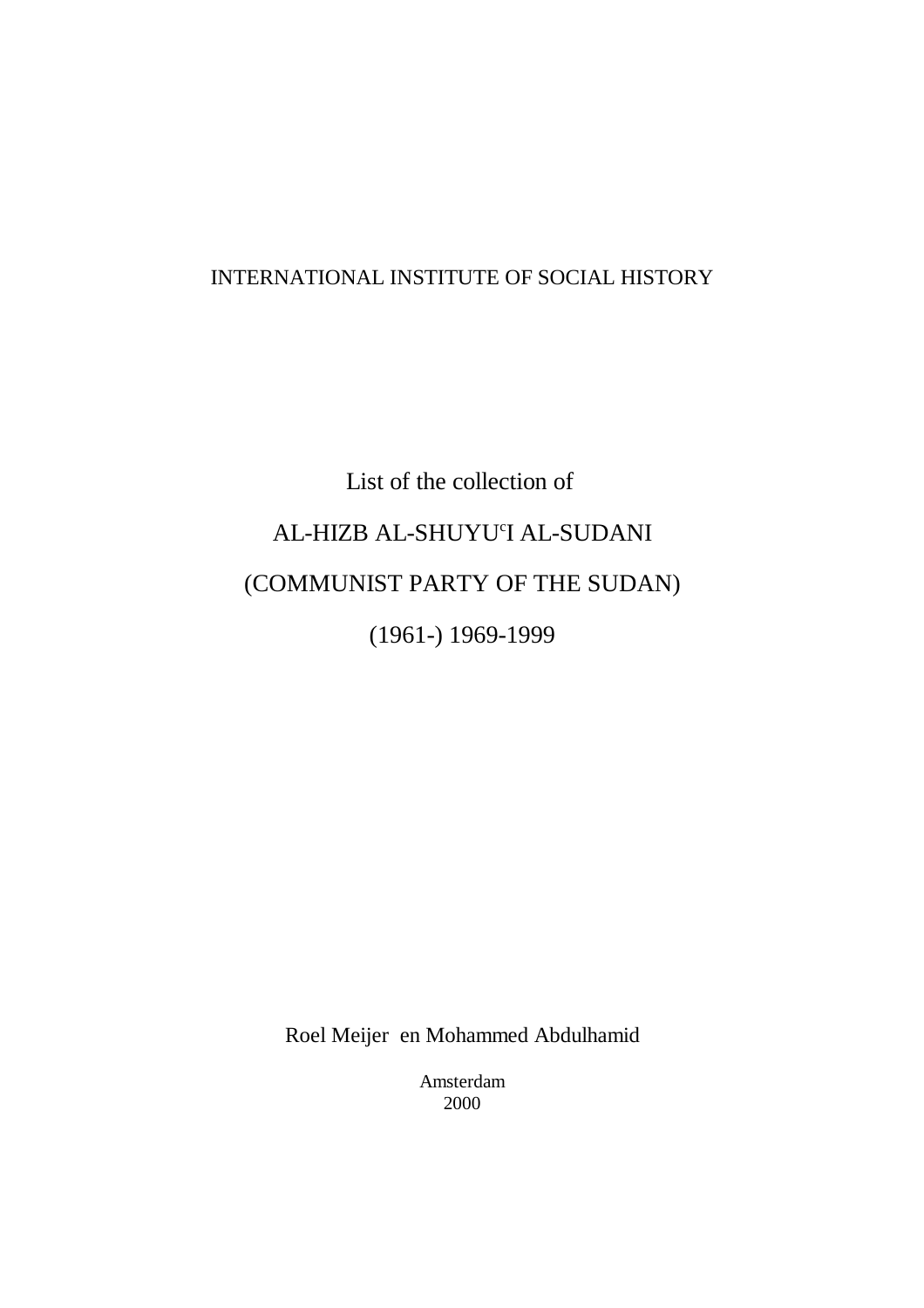#### CONTENTS

| <i>INTRODUCTION</i>                                | $\overline{2}$ |
|----------------------------------------------------|----------------|
| LIST                                               | 6              |
| Statutes and programmes                            | 6              |
| <b>Central Committee</b>                           | 6              |
| Circulars                                          | 7              |
| Leaflets and pamphlets                             | 10             |
| The split of the CPS in 1970                       | 13             |
| Military coup d'etat of July 1971                  | 15             |
| The popular uprising of April 1985                 | 17             |
| Parliamentary elections of April 1986              | 18             |
| The military coup of June 1989                     | 18             |
| Trade unions                                       | 19             |
| Youth movement                                     | 20             |
| Student movement                                   | 20             |
| Women's movement                                   | 21             |
| Foreign relations                                  | 22             |
| Political prisoners and human rights               | 23             |
| Foreign branches of the CPS in general             | 24             |
| Foreign branch of the CPS in the UK                | 24             |
| Foreign branch of the CPS in the Soviet Union      | 25             |
| Other foreign branches                             | 26             |
| Irregular publications of the CPS                  | 26             |
| Regular publications                               | 28             |
| Regular publications of CPS branches abroad        | 31             |
| Political and mass organizations affiliated to CPS | 32             |
| Student movement of the CPS movement abroad        | 33             |
| Documents concerning CPS and HADITU                | 34             |
| Other documents                                    | 34             |
| Documents not related to the CPS                   | 34             |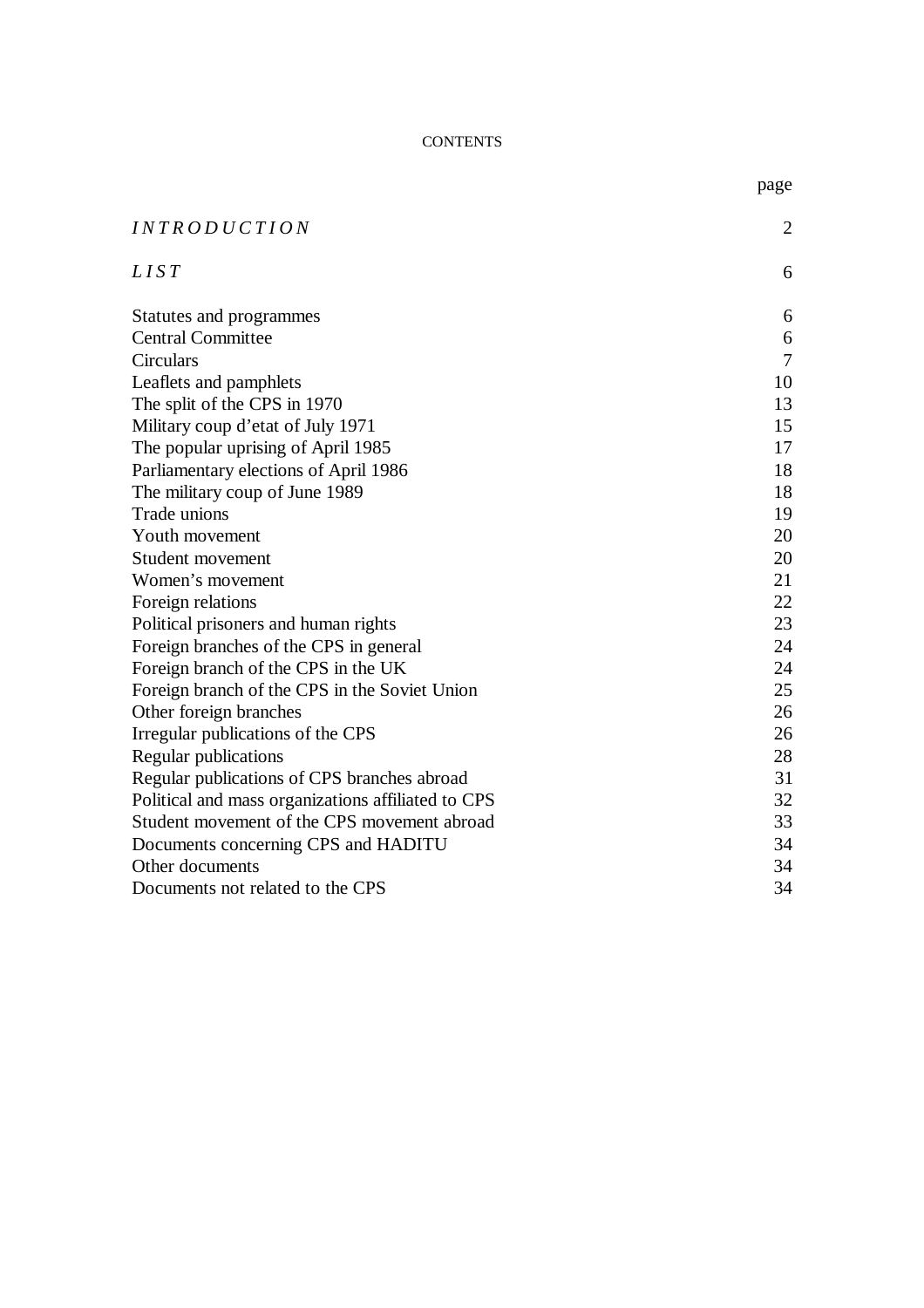#### *INTRODUCTION*

#### **History**

Al-Hizb al-Shuyu<sup>c</sup>i al-Sudani (Communist Party of the Sudan) was founded in 1946. Influenced by the Egyptian communist movement led by Henri Curiel, with which the Sudanese communists had ties, and a few British army officers, the CPS called itself until 1956 the Sudanese Movement for National Liberation (SMNL). The SMNL had three leaders during its first period of existence: Abd al-Wahhab Zain al-Abidin (1946-1947), Awad Abd al-Raziq (1947-1949) and Abd al-Khaliq Mahjub (1949-1971) and Mohammed Ibrahim Nuggud the present Secretary general of the party since 1971. In 1954 it founded its national organ *al-Midan*.

During the struggle for independence, which lasted until 1956, the CPS official party line was the self-determination of the Sudanese people. This political line was directed against both Egypt, which strove to form a union with the Sudan, as well as Great Britain which wanted to retain its control over the Sudan. During this period the CPS recruited its members among the new professionals, students and rising working class.

The CPS was active in the trade union movement. It was highly successful in organising the railway workers at Atbara, the centre of the Sudanese railways. In 1950 the Sudan Workers' Trade Union Federation (SWTUF), which became one of the strongest trade union movements in the Middle East, was established under the tutelage of the CPS. The CPS was also able to exert strong influence on the Jazira Tenants' Association, the main cotton growers' trade union. In the 1950s and the beginning of the 1960s the CPS had a considerable number of members or sympathisers in vital sectors of Sudanese society.

Despite these impressive successes, the CPS remained politically weak in an overwhelmingly traditional society that was largely divided into two sects, the Khatmiyya and the Ansar, both of which had formed their own political parties, the Umma Party and the Democratic Unionist Party (DUP). Unable to gain power directly, the CPS' tactic was directed towards the formation of fronts with other organisations. During the first parliamentary elections held in Sudan in 1953 - when the CPS succeeded in gaining one seat - the CPS organised itself as the Anti-Imperialist Front (AIF). In 1955 the AIF tried to form the Independence Front and in 1956 a new attempt was made to form a front with the sectarian parties in the National Democratic Front.

The military coup d'état of 1958 marked the second phase in the history of the CPS. During this period, the CPS was able to extend its power base and to lead the opposition against the military regime. It joined the Front of Opposition Parties (FOP), which included all the former civilian political parties. More importantly, the dominant position of the CPS in the trade unions and the student and professional organisations enabled it to call for a general strike which brought the military regime down during the so-called October revolution of 1964.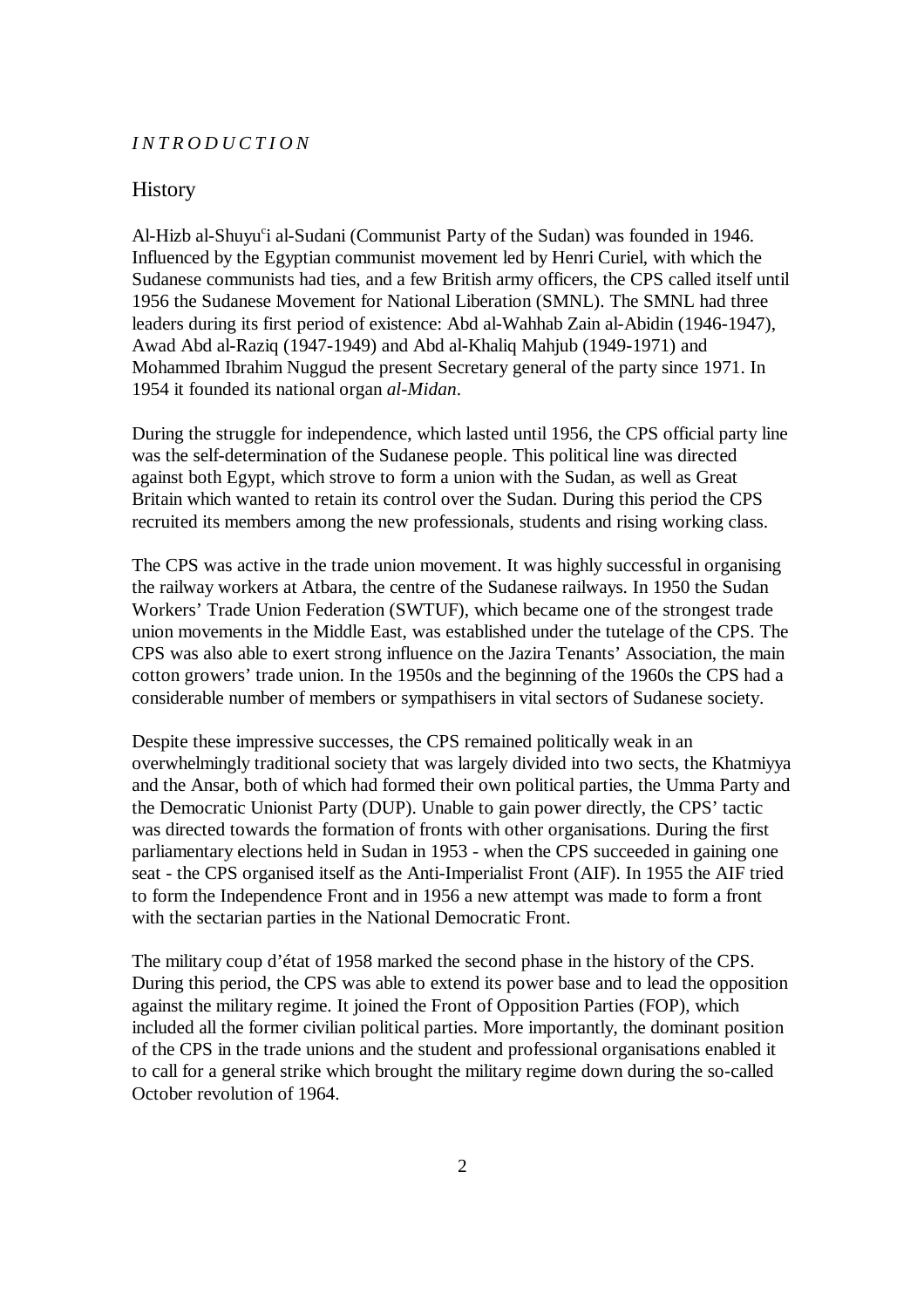The CPS was, however, unable to take advantage of its enhanced position during the civilian regime between 1964 and 1969. During the general elections of May 1965 the CPS won only 11 seats, including the first woman ever to be elected. Out of fear for the rising communist tide, the Muslim Brotherhood launched a highly successful campaign against the CPS, accusing it of being an atheist and anti-Islamic organisation. This campaign ended in the outlawing of the CPS on 24 November 1965. To evade the ban, the CPS reestablished itself as the Socialist Party of the Sudan on 21 January 1967. It won one seat in parliament during the general elections of April 1968.

The military takeover on 25 May 1969 by the 'Free Officers', headed by Ja'far al-Nimeiri, inaugurated one of the most confusing periods in the history of the CPS. A split occurred within the CPS concerning the policy that the party should adopt towards the new regime. One faction of the CPS supported the 'revolutionary army movement' on account of its progressive and anti-sectarian character. Several of its members were appointed ministers. This faction also supported Numeiri's demand that the CPS, following the practice of Egyptian and Algerian communist parties, should dissolve itself and join the government sponsored Sudanese Socialist Union (SSU). The other sections, led by Abd al-Khaliq Mahjub, however, condemned military coups in general and pursued the CPS' previous goal of establishing a broad National Democratic Front in which the CPS would retain its independence. Tensions between the regime and the CPS rose to such an extent that Numeiri dismissed the communist ministers on 16 November 1970. In February 1971 he announced his intention to destroy the CPS, dissolving the communist-dominated students', women's and youth organisations.

To preempt the expected repression communist officers launched a counter coup d'état on 19 July 1971. They arrested Numeiri and declared Sudan a democratic republic. Lack of preparation and strong Libyan and Egyptian intervention led to the failure of the coup, the arrest of communist leaders, and the execution of Abd al-Khaliq Mahjub, al-Shafi<sup>c</sup>a Ahmed al-Sheikh and Josef Garang along with communist officers. Direct complicity of the CPS in the coup was, however, never proven. Muhammad Ibrahim Nuqud was elected secretary general only a few weeks after Abd al-Khaliq Mahjub's death.

During the next fourteen years the CPS was outlawed. It joined the opposition front against the regime and continued its trade union and other activities underground. During this period the CPS lost its position as the main non-sectarian political organisation to the Muslim Brotherhood, which formed an alliance with the Nimeiri regime in 1977 and was thus able to build its Islamic organisational infrastructure within the state.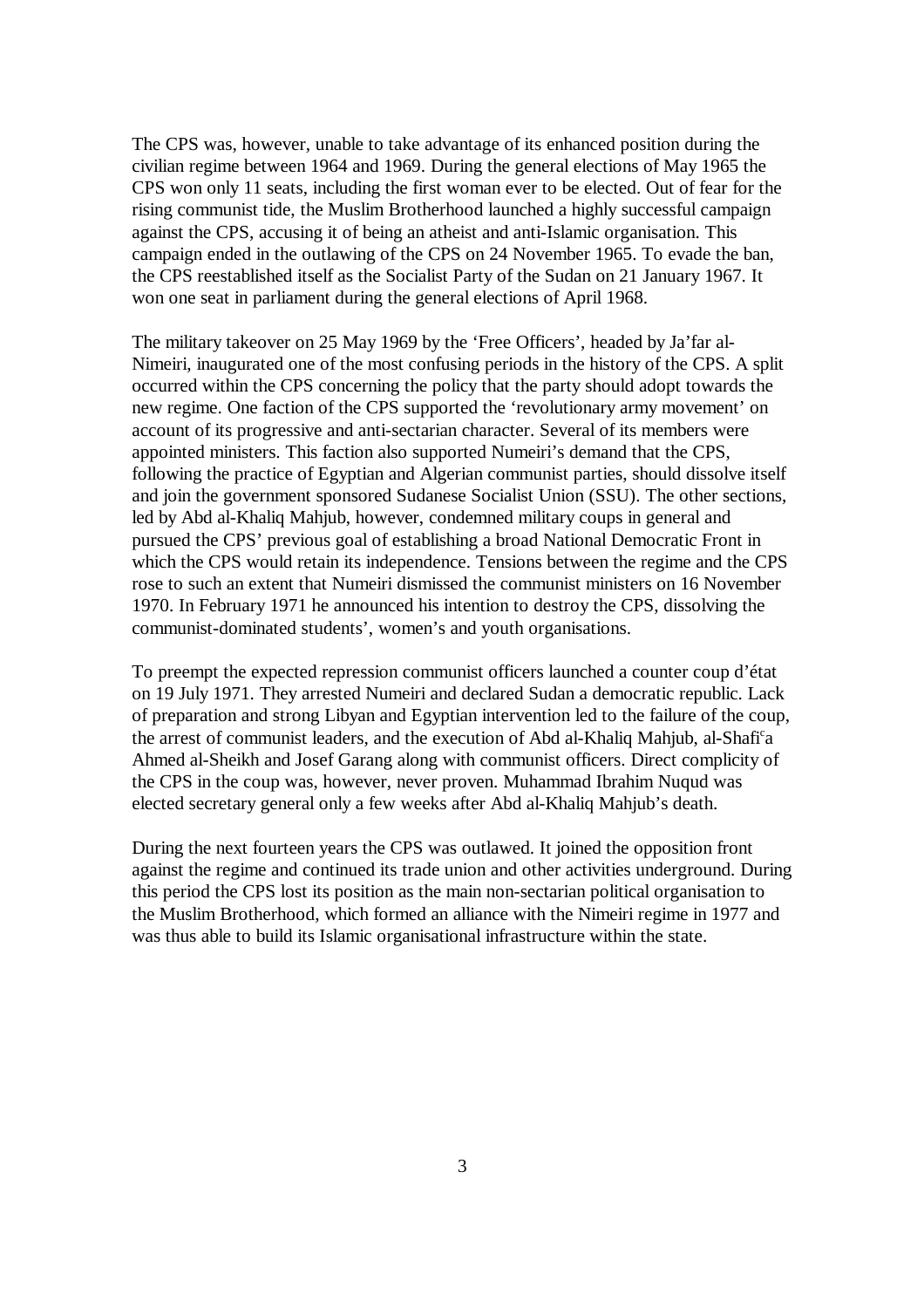The CPS regained its legality during the 'intifada' of 6 April 1985 when it joined the National Alliance of National Salvation (NANS) which succeeded in terminating the Nimeiri regime. During the general elections of 1986 the CPS won 3 seats, 2 from Khartoum and one from Bahr al-Ghazzal. Despite the participation of the CPS in the last civilian government, the CPS did not put its mark on the political developments during the civilian government which lasted from 1985 to 1989. Having lost its former position in the trade unions and at the universities as a result of the long period of repression during the Numeiri years, the CPS was not able to stem the deterioration of parliamentary politics under the rule of the Umma Party/DUP coalition which led to the third military coup d'etat in Sudan's history on 30 June 1989. This time the military coup led by Umar al-Bashir took an Islamic garb.

After the military takeover in 1989 once again the CPS was banned, together with the other political parties. The CPS is now part of the National Democratic Alliance with the Umma Party, DUP and SPLA, the southern led resistance of John Garang, which wages an armed struggle against the dictatorship of the National Islamic Front (NIF) of Hasan al-Turabi. It supports a democratic regime with autonomy for the South and opposes the establishment of an Islamic state.

### The collection

The documents concerning the CPS have been collected in London by members of the party living in Great Britain. The collection consists of published reports of meetings of the central committee of the party, leaflets, pamphlets and other publications, including copies of *al-Midan* from 1972 to 1999. In addition, the collection consists of publications of the student movement of the CPS, trade unions, and sections of the CPS in Europe.

In 1997 and 1999 the collection was transferred to the International Institute of Social History (IISH) in Amsterdam, where the documents were described and made accessible for academic research.

Books written by Sudanese Communists, copies of daily newspaper *al-Midan* during 1985-1989, copies of the Sudan Bulletin and copies of *Qadaya Sudaniyya*, issued by the branches of the CPS abroad during 1990-1999, have been transferred to the library of the IISH.

Videos of the 40th and 50th anniversary of the CPS, held in 1987 and 1997 in Khartum and London, a cassette of a speech made by Abd al-Khaliq Mahjub in Khartum in 1966 and cassettes of an interview with Mrs. Nimat Malik, the wife of Abdulkhaliq Mahjoub, made in the Netherlands in January 2000, have been transferred to the audiovisual section of the IISH.

The size of the collection is 1.72 m.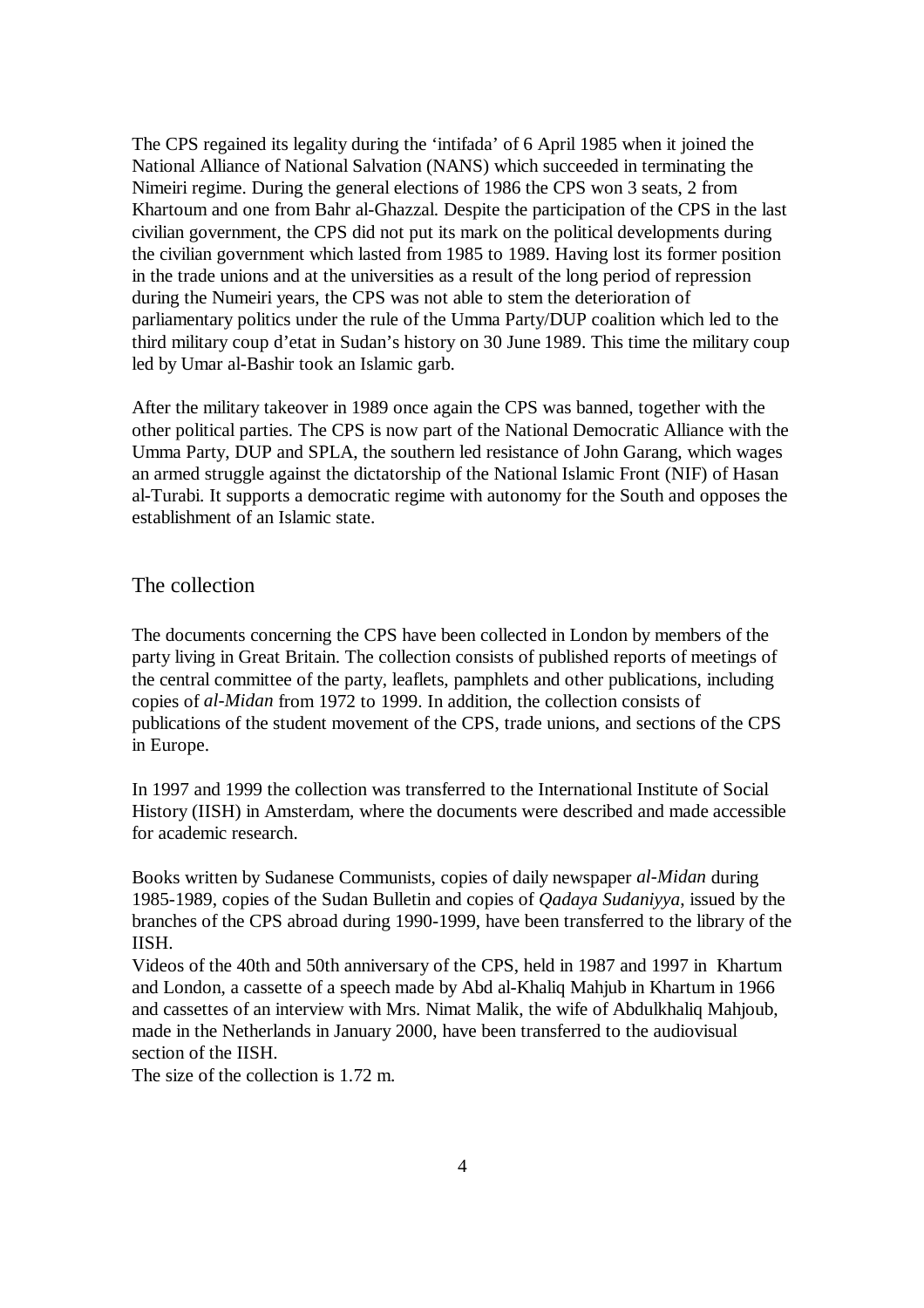# Consultation

Access of the documents is free.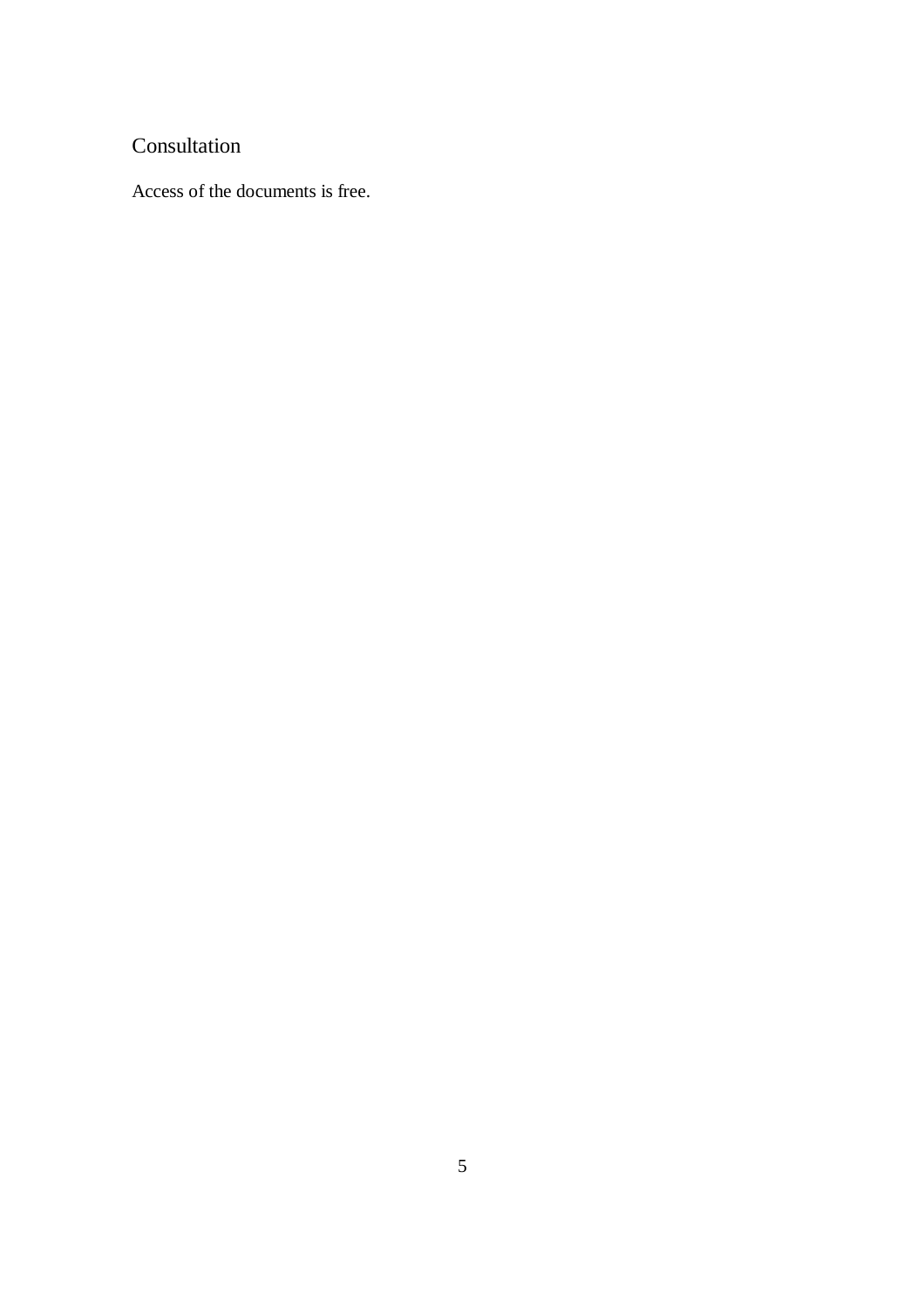# *LIST*

## Statutes and Programmes

- 1-2. Statutes and programmes of Communist Party of the Sudan (CPS). 1965, 1967. 2 folders.
	- 1. *Dustur al-Hizb al-Shuyu i al-Sudani, barnamij al-hizb, al-nizam al- <sup>c</sup> dakhili*. 1965.
	- 2. *Dastur al-Hizb al-Shuyu i al-Sudani, barnamij al-hizb, al-nizam al- <sup>c</sup> dakhili*. 1967.

# Central Committee

- 3-29. Proceedings of the meetings of the Central Committee of the Communist Party of the Sudan. (1963) 1969-1987. 27 folders. NB. The series is incomplete; the proceedings of the 1963 meeting have been reissued in 1984.
	- 3. Policy paper on tactics among the masses: *Islah al-khitta fi al- amal <sup>c</sup> bayn al-jamahir, awraq sibtimber* 1963. Part one. NB. contains only a reissued copy from 1984.
	- 4. Reports of special session of the CC held in March 1969: *Watha'iq al-Lajna al-Markaziyya li-al-Hizb al-Shuyu i al-Sudani, dawrat <sup>c</sup> Maris al-istithna'iyya 1969*. August 1969.
	- 5. Session of the CC held in March 1969: *Watha'iq al-Lajna al-Markaziyya li-al-Hizb al-Shuyu i al-Sudani, dawrat aughustus <sup>c</sup> al-istithna'iyya 1969*. August 1969.
	- 6. Session of the CC: *Mudawalat ijtima<sup>c</sup> al-Lajna al-Markaziyya al-mawsa ma kadir al-hizb bi-l-Khartum*. May 1970. *c c*
	- 7. Session of the CC held in May 1970: *Amal al-Lajna al- <sup>c</sup> Markaziyya, dawrat Mayu 1970*. May 1970.
	- 8. Resolutions of the General Secretariat: *al-Taqrir al-muqaddam min al-sikritariyyat al- amm li-l-mu'tamar al-tadawwuli, aughustus <sup>c</sup> 1970*. August 1970
	- 9. October 1970.
	- 10. December 1970.
	- 11. Sessions of the CC held between 1971-1974. [1974].
	- 12. May 1971.
	- 13. Sessions of the CC held in September, November, and May 1971. November 1971
	- 14. July 1972.
	- 15. May 1973.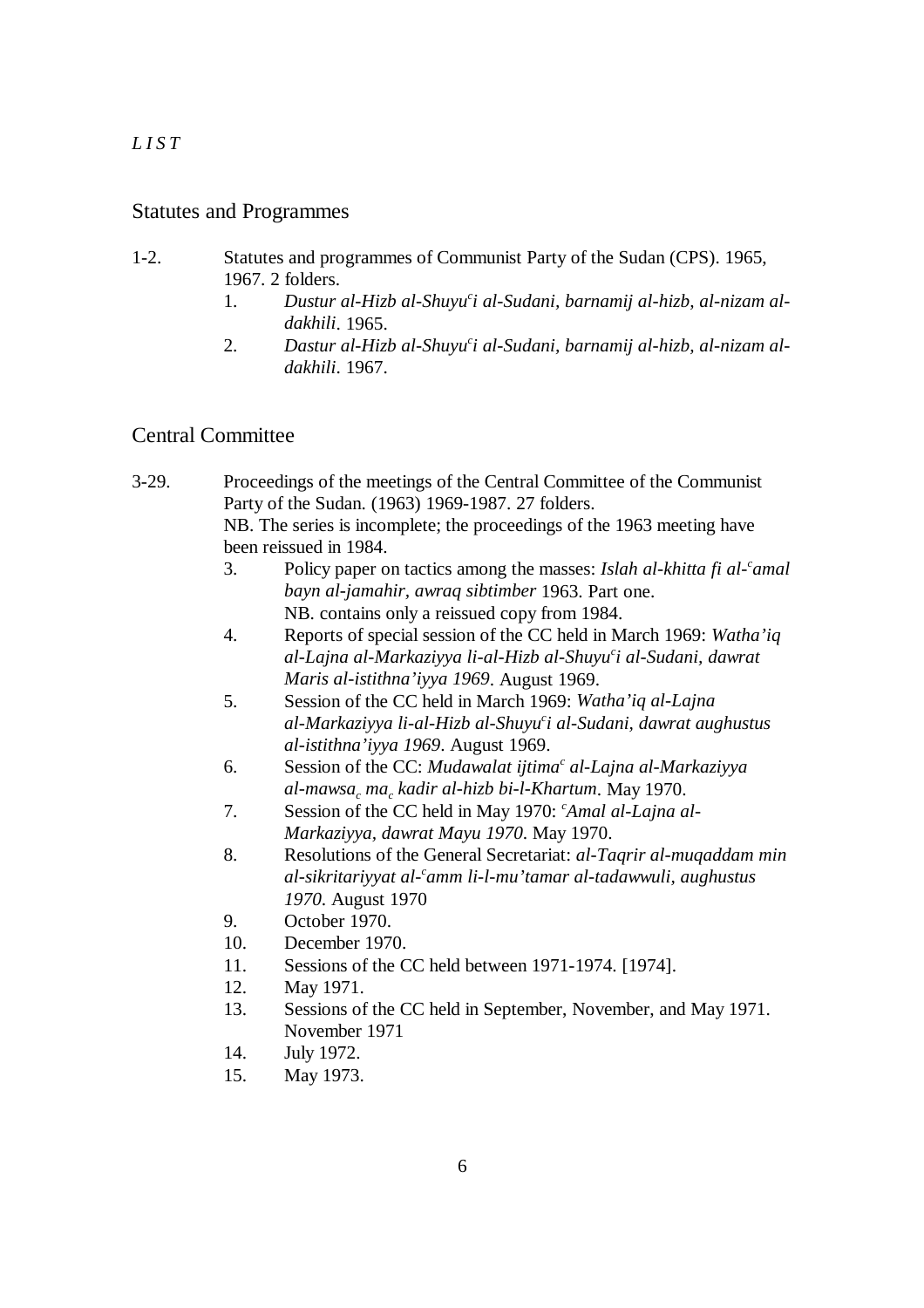- 16. Session of the CC concerning the activities of the CPS among peasants: *Dawrat yanayir 1974, Muwjahat <sup>c</sup>amma li-nidal al-hizb bayn al-Muzar iyyin*. January 1974. *<sup>c</sup>*
- 17. Session of the CC held in January 1974 concerning tactics of the CPS: Dawrat yanayir 1974, Kull al-quwwa wa al-juhud li-da<sup>c</sup>m *mawaqi<sup>c</sup> al-hizb fi al-haraka al-sha<sup>c</sup>biyya. January 1974.*
- 18. Session of the CC held in February 1974 concerning trade unions: *Taqrir dawrat fibrayir 1974 hawl al-haraka al-niqabiyya*. February 1974.
- 19. Session of the CC held in June 1975 concerning leadership of the party: *Dawrat yunyu 1975, Qadaya wa-mashakil al- amal al-qiyadi*. *<sup>c</sup>* June 1975.
- 20. Session of the CC concerning foreign affairs: *Dawrat yulyu 1977, Qadaya wa-maham al-siyasa al-kharijiyya*. Part 1. July 1977.
- 21. Session of the CC held in July 1977 concerning foreign affairs: *Dawrat yulyu 1977, Min ajli camalna fi al-saha al-calamiyya.* Part 2. July 1977.
- 22. Session of the CC held in August 1977 concerning the Front of National Salvation and Democracy: *Dawrat awghustus 1977, al-Dimuqratiyya muftah al-hall, Jabha al-Dimuqratiyya wa-Inqadh al-Watan*. August 1977.
- 23. Session of the CC held in December 1978 and January 1980: *Dawrat disimbir 1978 yanayir 1980*. December 1978 and January 1980.
- 24. April 1980.
- 25. September 1984.
- 26. Special session of the CC. April 1985.
- 27. October 1985.
- 28. Session of the CC held concerning the evaluation of the results of the general election: *al-dawrat muwsi<sup>c</sup>a li-taqyim hasila al-ma<sup>c</sup>raka al-intikhabiyya*. May 1986.
- 29. January 1987.

# Circulars

- 30-67. Internal circulars (*Khitab dawri*) issued by the Central Committee of CPS to party members and sympathisers (al-Dimuqratiyyin). 1970-1999. 38 covers.
	- 30. Circular concerning the centennial of the birth of Lenin: *al-ihtifalat bi-l-dhikri al-mi'awiyya li-milad Linin*. 1970
	- 31. Circular concerning the fifth conference: *Khitab khass bi-l-tahdir lil-mu'tamar al-khamis*. 1970.
	- 32. Circular concerning the irregular congress of 1970: *Tawsiyat almu'tamar al-istithna'i*. 1970.
	- 33. Circular concerning the incidents of February 1971: *Hawl ahdath*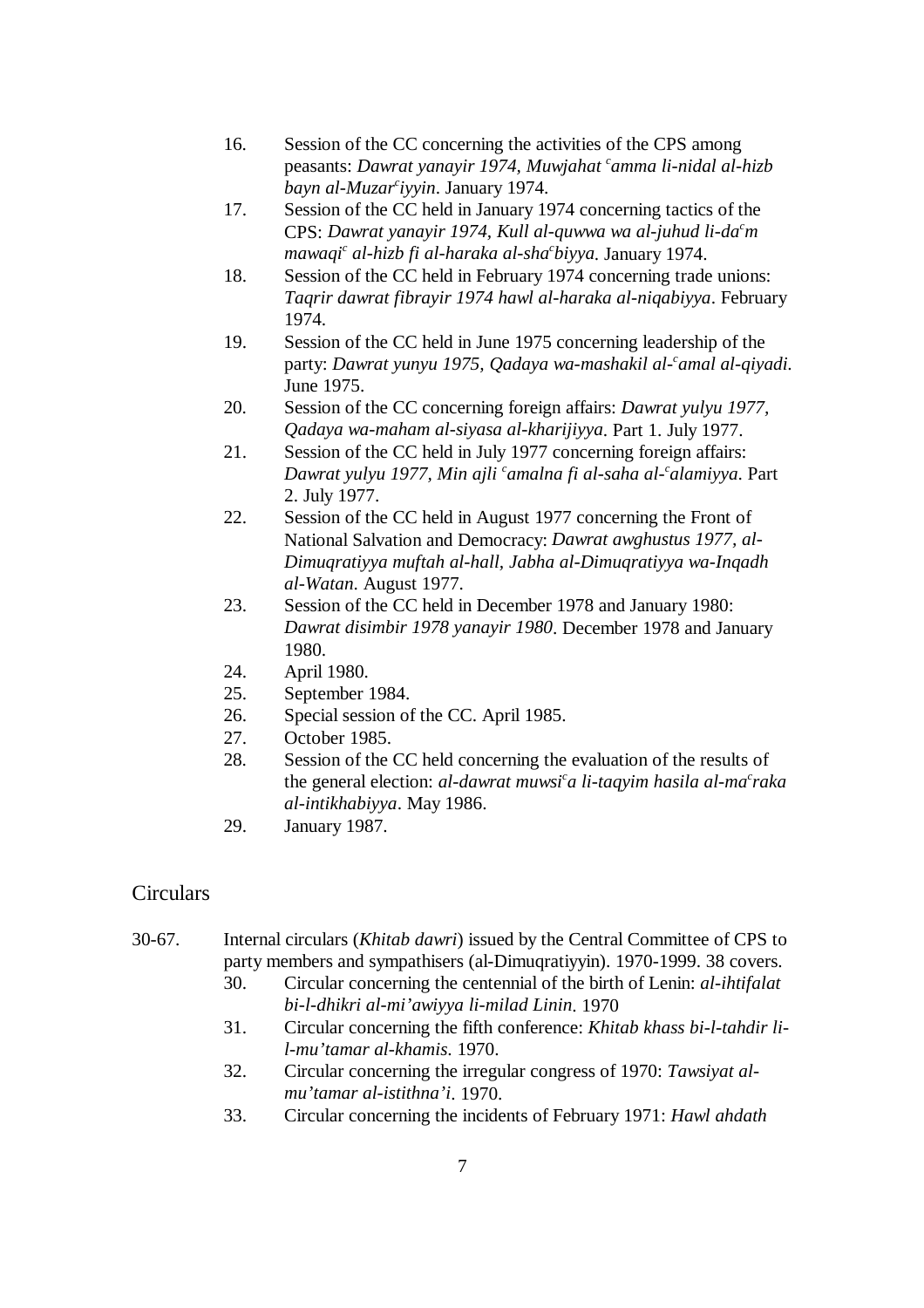*fabrayir 1971*. 1971.

- 34. Circular concerning policy: *Tawdih mawqif al-hizb wa khattuh alasasi*. 1971.
- 35. Circular concerning the South of Sudan and the Addis Abeba accords: *Manhaj <sup>c</sup>amalna fi al-junub*. 1973.
- 36. Circular for the foreign branches of the party concerning the political isolation of the regime: *Khitab li furu<sup>c</sup> al-kharij hawl azlat al-sulta*. 1974.
- 37. Circular concerning the current political and economic crisis: *Tafaqum al-azma al-siyasiyya wa maham furu al-hizb fi haraka al- <sup>c</sup> jamahiriyya*. 1978.
- 38. Circular concerning membership and cadre training: *Tatwir al-kadir*. June 1978.
- 39. Circular concerning the death sentence of members of the Iraqi Communist Party: *Hawl i'adamat al-shuyu'iyyin al-Iraqiyyin*. 1978.
- 40. Circular concerning the comportment of members of the CPS: *Hawl akhlaqiyyat wa maslak al-shuyu iyyin*. 1979. *<sup>c</sup>*
- 41. Circular concerning repression of the CPS: *Hujum al-sulta <sup>c</sup>ala hizbina*. 1979.
- 42. Circular concerning party policy with regard to welfare organizations: *Wajibat furu<sup>c</sup> al-hizb fi al-jama<sup>c</sup>iyyat al-ta<sup>c</sup>awuniyya.* 1980.
- 43. Circular concerning party finances: *Khitab mali raqam wahid*. 1981.
- 44. Circular concerning reconnection with the party: *Maratan ukhra, qadiyat al-tawsilat*. 1981.
- 45. Circular concerning the establishment of a youth movement: Tajribat furu<sup>c</sup> al-ihya bi-madinat al-Khartoum fi bina' haraka al*shabab al-dimuqratiyya*. 1981.
- 46. Circular meant for foreign branches concerning foreign policy: *Didd al-qawa'id al-Amrikiyya*. 1981.
- 47. Circular concerning foreign branches of the party: *Hawl al- amal fi <sup>c</sup> furu al-kharij*. 1981. *<sup>c</sup>*
- 48. Circular concerning the crisis in Poland: *Azmat Bolanda*. 1982.
- 49. Circular concerning the political crisis and the emergency law in Sudan: *Ila qiyadat al-manatiq wa al-makatib al-markaziyya*. May 1984.
- 50. Circular for the cadre of the CC and the district leadership: *Ila kadir al-hay'at al-markaziyya wa qiyadat al-manatiq*. July 1984.
- 51. Circular concerning the internal split of the branch at the Cairo University: *Hawl ingisam jam<sup>c</sup>at al-Qahira al-fari<sup>c</sup>. September* 1984.
- 52. Circular concerning mass political activities: *Qadaya al- amal al- <sup>c</sup> siyasi wa al-da a'i wast al-jamahir*. April 1985. *<sup>c</sup>*
- 53. Circular concerning policy of the CPS after the fall of the Numeiri: *Ila al-shuyu iyyin al-mutakhasasin fi muwaqi hum al-mukhtalifa*. 19 *c c*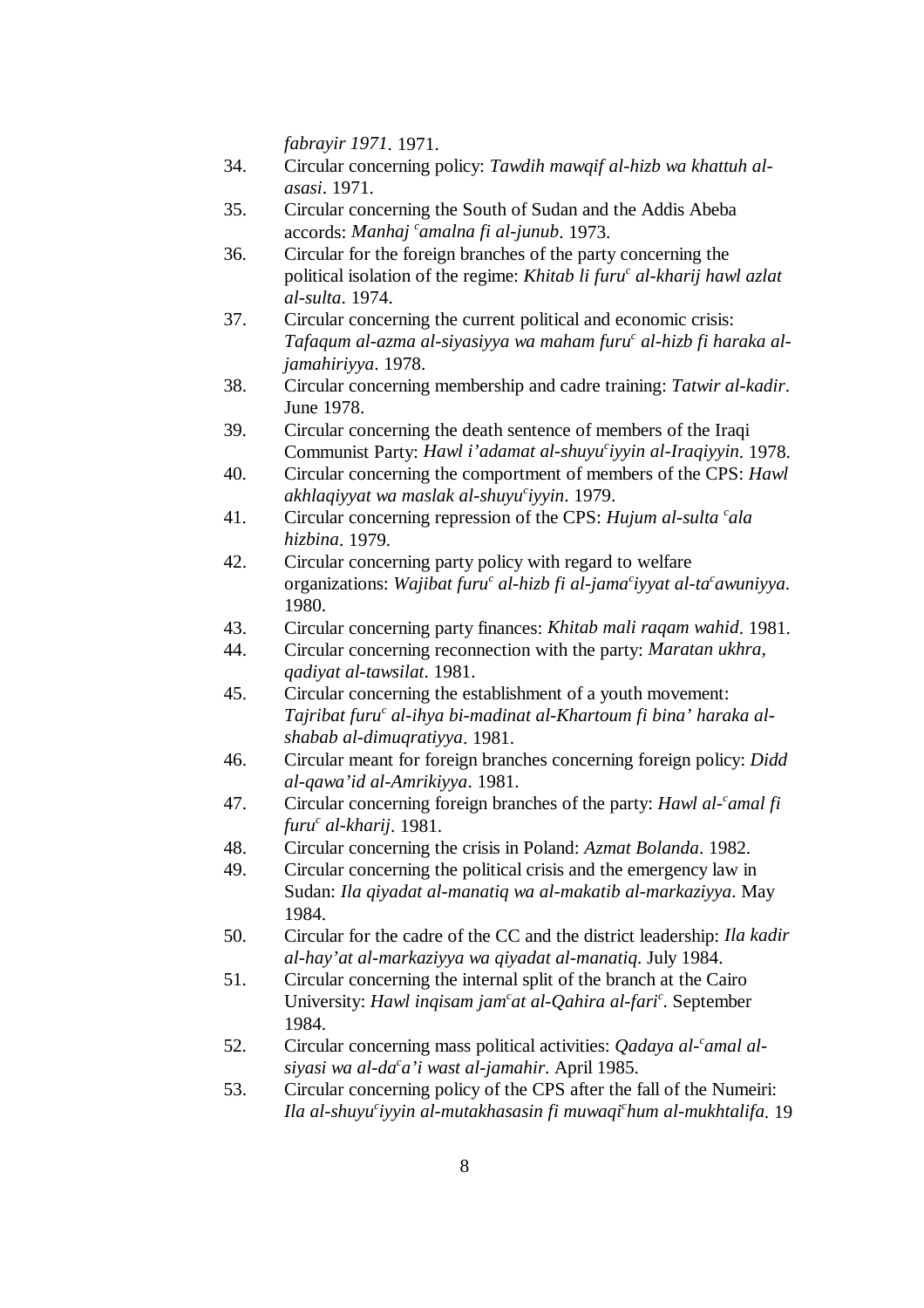April 1985.

- 54. Circular concerning cadre meetings: *Hawl ijtima<sup>c</sup>at al-kadir*. 26 April 1985.
- 55. Circular concerning the political line adopted during the special session of the CC held in April 1985: *Muwajihat min al-dawra alistithna'iyya*. April 1985.
- 56. Circular concerning reconnection to the party: *Hawl al-tawsilat*. December 1985.
- 57. Circular concerning the campaign to abolish the laws on professional organisations: *Hamla wasi<sup>c</sup>a li-ilgha qanun al-naqabat*. 1986.
- 58. Circular concerning relations with other communist parties: *Alaqat c al-tadamun ma<sup>c</sup> al-ahzab al-shaqiqa*. 1986.
- 59. Circular issued by the CC during the special session of 28 August 1987 concerning the conspiracy to end the Intifada: *Ittisa<sup>c</sup> alta'amur al-dakhili wa-l-khariji li-tasfiyat al-intifada*. 1987.
- 60. Circular issued during the special session of the CC on 5 May 1988 concerning the strengthening of the party: *Raf a qadrat al-hizb wa <sup>c</sup> al-haraka al-jamahiriyya*. May 1988.
- 61. Circular concerning inflation: *Maham al-hizb fi al-haraka aljamhiriyya*. 31 December 1988.
- 62. Circular concerning the tactics of the party: *Mazahir azmat al-sulta*. 1993.
- 63. Circular concerning the right to self-determination: *al-Mawqif min haqq taqrir al-masir*. April 1994.
- 64. Circular concerning the right to self-determination: *al-Sira al-siyasi <sup>c</sup> hawl taqrir al-masir*. April 1996.
- 65. Circular concerning finances of the party: *Muwasalat al-hamla lida m maliyyat al-hizb*. January 1998. *<sup>c</sup>*
- 66. Circular concerning the revision of the statutes: *al-Madkhal li-tajdid al-la'iha*. April 1998.
- 67. Circular concerning the meeting between Sadiq al-Mahdi and Hasan al-Turabi: *Hawl liqa' al-Sadiq wa al-Turabi fi Geneve*. 4 May 1999.

# Leaflets and Pamphlets

- 68-127. Leaflets and pamphlets issued by the Central Committee of the CPS. 1961-1999. 60 covers.
	- 68. Leaflet issued by the Opposition Parties Front against the government: *Bayan min Jabhat al-Ahzab al-Mu arida li-l-nizam al- <sup>c</sup> rahin*. 13 February 1961.
	- 69. Leaflet concerning the situation in Czechoslowakia: *Bayan min al-Maktab al-Siyasi li-l-Hizb al-Shuyu i al-Sudan hawl al-ahdath fi <sup>c</sup> Jumhuriyya Czechoslowakia*. 25 August 1968. 8 pages.
	- 70. Leaflet concerning the Muslim Brotherhood at Khartum University: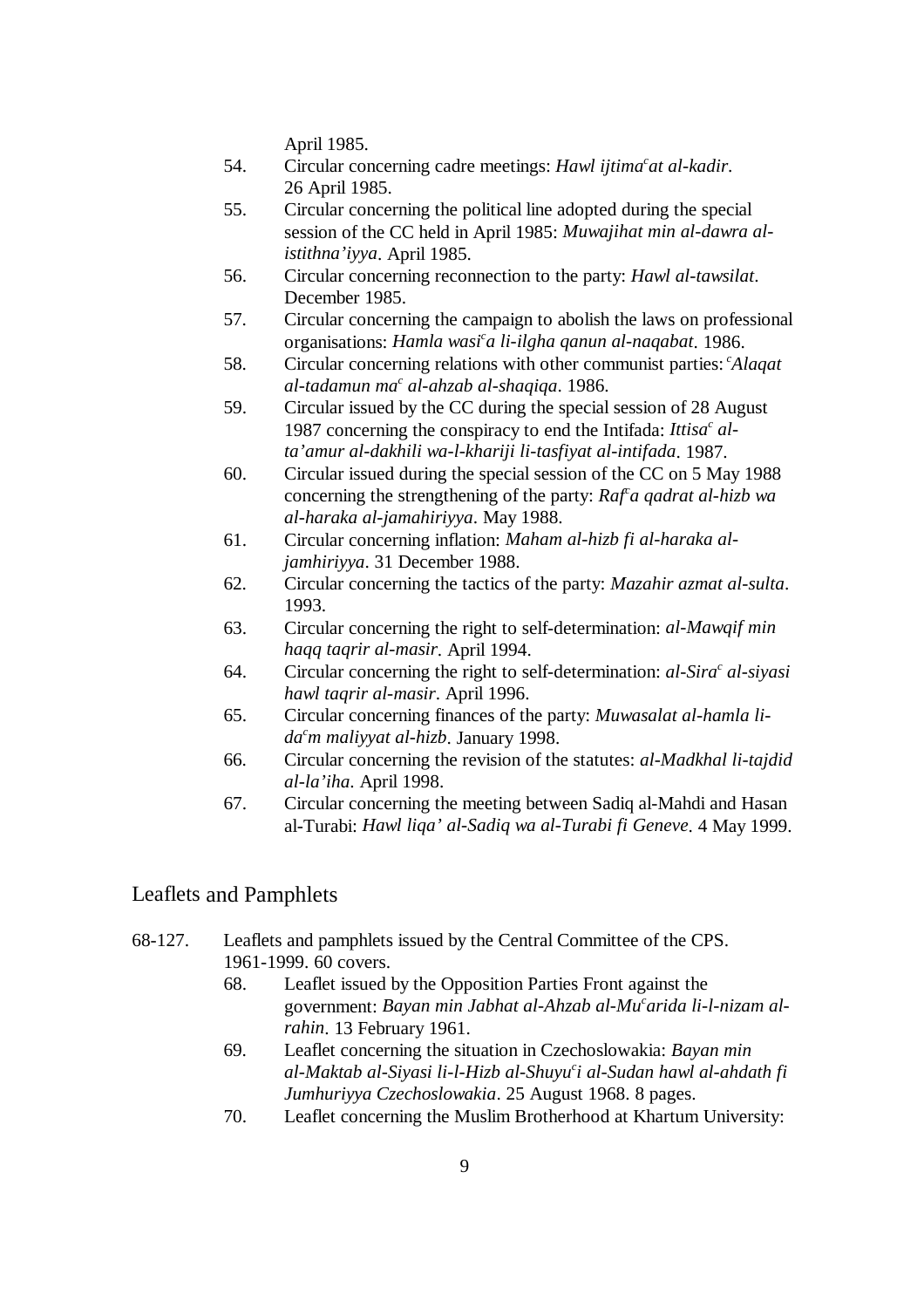*Ala kull quwa an tatahali bi-l-yaqza fa-ab ad al-ta'amur wasi a*. 19 *c cc* November 1968.

- 71. Leaflet concerning the increasing intervention of Egyptian intelligence services in Sudanese politics: *Tazayud nishat almukhabrat al-misriyya fi biladuna*. 28 Fabruary 1970.
- 72. Leaflet concerning economic policy: *Fi sabil muraja a shamila li-l- <sup>c</sup> siyasa al-maliyya*. March 1970.
- 73. Leaflet concerning the unity of revolutionary forces: *Min ajli izalat kull al-ma*<sup>c</sup>ugat amam wahdat al-quwa al-thawriyya. 15 May 1970.
- 75. Leaflet concerning the nationalisation of the press: *Hawl ta'mim alsahafa*. 1 September 1970. 3 pages.
- 76. Leaflet concerning the unity between Sudan, Egypt and Libya: *Hawl al-ittihad al-thulathi*. 13 November 1970
- 77. Leaflet concerning the incidents of 16 November 1970: *Bayan ila jamahir al-sha b al-Sudani. Hawl ahdath 16 nuvimber 1970*. 7 *<sup>c</sup>* pages. 17 November 1970.
- 78. Policy of the CPS concerning the national democratic forces: *Bayan ila al-quwa al-wataniyya al-dimuqratiyya, al-Mithaq wa-al-jabha al-wataniyya al-dimuqratiya*. 17 December 1970. 3 pages.
- 79. Leaflet in defense of the basic rights of workers:  $Dif a^{c}$  *can huquq alamilin al-asasiyya*. 15 February 1971. *<sup>c</sup>*
- 80. Leaflet concerning Labor Day. 23 April 1971.
- 81. Leaflet concerning the dissolution of the women's union: *Bayan hawl hall al-ittihad al-nisa'i*. 15 May 1971.
- 82. Pamphlet concerning the dictatorship: al-Hizb al-Shuyu<sup>c</sup>i yarfid tariq *al-diktaturiyya wa ma<sup>c</sup> adat al-sha<sup>c</sup>b.* 30 May 1971. 3 pages.
- 83. Leaflet against the dictatorship: *Bayan ila jamahir al- ummal*. *<sup>c</sup>* December 1971.
- 84. Pamphlet in commemoration of national independence and against repression: *Fi dhikra al-istiqlal li-narfa<sup>c</sup>a c<sup>a</sup> caliya rayyat almuqawama al-sha<sup>c</sup>biyya*. December 1971. 8 pages.
- 85. Pamphlet issued in condemnation of the peace accords of Addis Abeba: *Ittifaqiyya Addis Ababa tatanaqad ma<sup>c</sup> al-masalih alasasiyya li-sha bina*. 13 March 1973. 7 pages. *<sup>c</sup>*
- 86. Leaflet concerning government policy towards artists: *Ila al-'udaba wa al-fananin*. 15 December 1973.
- 87. Leaflet in remembrance of Shuhdi Atiyya: *Ashat dhikri Shuhdi <sup>c</sup>*  $c^c$ Atiyya al-Shafi<sup>c</sup>i. June 1974.
- 88. Appeal to release communist prisoners: *Nida' li-l-qudat wa dubbat al-bulis*. October 1974.
- 89. Pamphlet concerning the rise of the sugar price: *Hawl ziyadat si<sup>c</sup>r alsukkar*. March 1975. 10 pages.
- 90. Leaflet against plebescite of Numeiri: *Li-nuwajaha hamlat al-istifta' al-muzayyaf bi-nidal sha bi*. March 1977. *<sup>c</sup>*
- 91. Appeal for unity of the opposition: *Li-tattahid quwa al-mu arada li- <sup>c</sup>*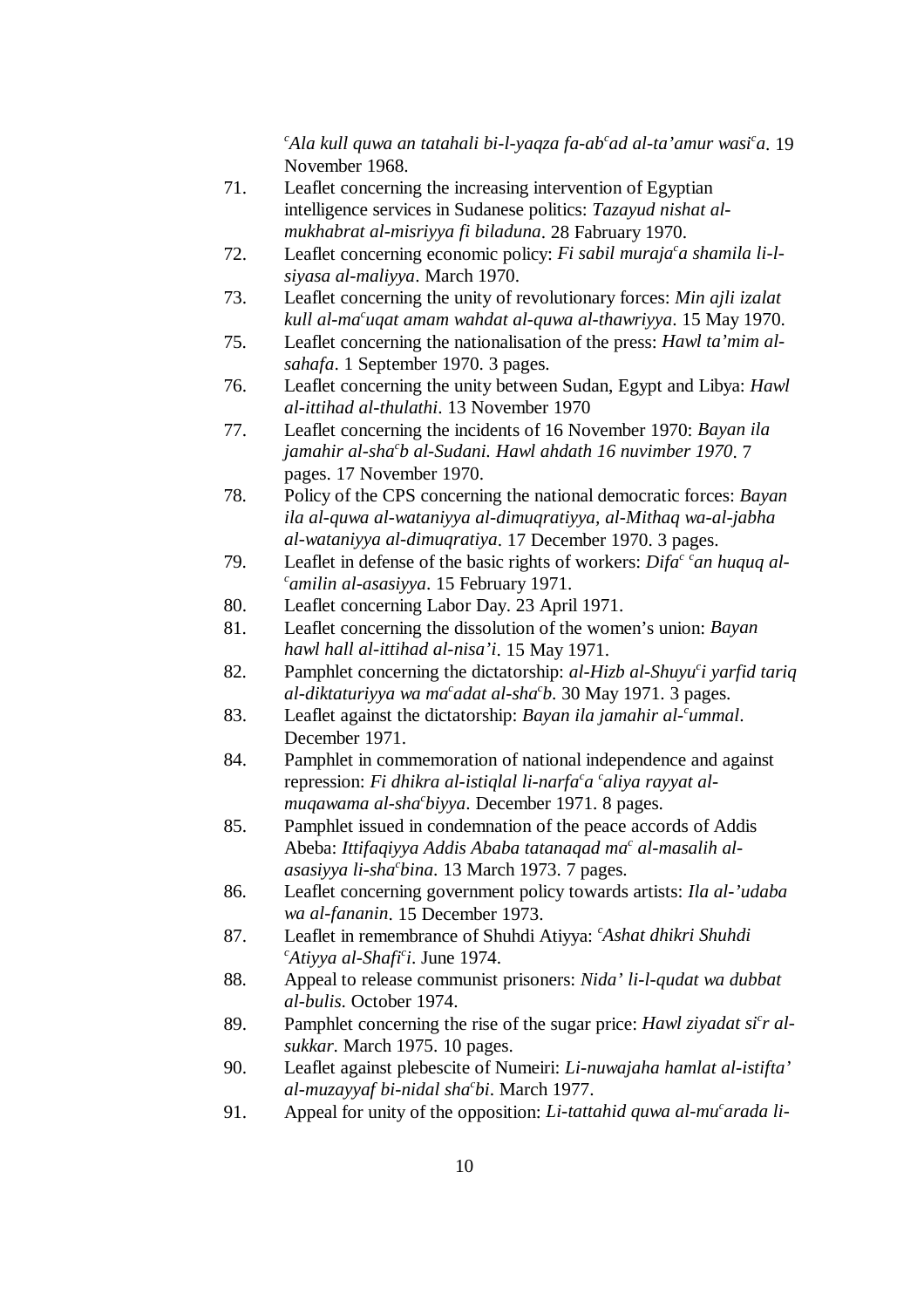*inqadh al-watan*. May 1977.

- 92. Leaflet concerning communist prisoners: *Qadaya al-sa<sup>c</sup>a fi alharaka al-jamahiriyya*. 12 May 1978.
- 93. Analyis of the political situation of the Arab world: *Bayan hawl alwad<sup>c</sup> al-<sup>c</sup>Arabi al-rahin*. March 1978. 15 pages.
- 94. Leaflet concerning the release of political prisoners: *Risalat taqdir wa urfan*. 1978. *<sup>c</sup>*
- 95. Leaflet concerning American policy towards the Sudan: *al-Yaqza didd al-mu'amara al-Amrikiyya fi al-Sudan*. 7 December 1978.
- 96. Leaflet against the dictatorship of Numeiri: *Jabha li-l-dimuqratiyya wa inqadh al-watan min tasalut hukm al-fard*. 1 September 1979.
- 97. Leaflet against restrictions on strikes and trade union activities: *Nida' li-jamahir al- amilin*. 27 March 1979. *<sup>c</sup>*
- 98. Leaflet concerning price rises: *Muwajaha jamahiriyya li-siyasat almaja' wa al-idhlal*. 29 May 1979.
- 99. Leaflet against the black market and price rises: *Lan tahkumna hukumat al-suq al-aswad*. 18 June 1979.
- 100. Leaflet concerning price rises: Talibu bi-takhfid as<sup>c</sup>ar al-sukkar. 12 pages. 19 July 1979.
- 101. Pamphlet concerning the economic policy of the government: *al-Haqa'iq hawl islah siyasat al-naqd al-ajnabi*. 28 September 1979. 7 pages.
- 102. Leaflet concerning the crisis of the government: *Fashl al-masaliha al-wataniyya fi hall al-azma*. April 1980.
- 103. Leaflet concerning the crisis of the government: *Ila al-tabaqa al-*<sup>*c*</sup>amila wa jamahir al-<sup>c</sup>amilin. September 1980.
- 104. Leaflet against the dismissal of civil servants: *li-waqf al-tashrid wa*  $a$ l-difa<sup>c c</sup>an haqq al-<sup>c</sup>amal. 17 April 1981.
- 105. Leaflet against the visit of president Sadat: *La li-ziyarat al-khiyana wa al-ta'amur*. 1981.
- 106. Leaflet proclaiming solidarity with strikes of railway workers: *Tadamanu ma<sup>c c</sup>ummal al-sikka hadid*. 3 May 1981.
- 107. Leaflet issued in solidarity with railway workers: *al-Tadamun alnaqabi, wahdat al-mu arada*. 21 June 1981. *<sup>c</sup>*
- 108. Leaflet on the deepening crisis of Numeiri regime: *Azmat nizam al-Nimayri tatafaqum.* October 1981.
- 109. Pamphlet concerning the crisis of the Sudanese regime: *Wahda sha biyya fi muwajahat al-inhiyar al-iqtisadi*. December 1981. *<sup>c</sup>* 5 pages.
- 110. Pamphlet concerning the crisis of the government: *Tasalut hukm alfard wa shabah al-harb al-ahliyya*. July 1982. 5 pages.
- 111. Pamphlet containing a political analysis of the current situation: *Ashat jumhuriyyat al-Sudan azizat al-janib*. January 1983. 4 pages. *c c*
- 112. Pamphlet denouncing the devaluation of the Sudanese pound and the economic crisis: *Athar takhfid al-jinaih al-Sudani*. August 1983. 6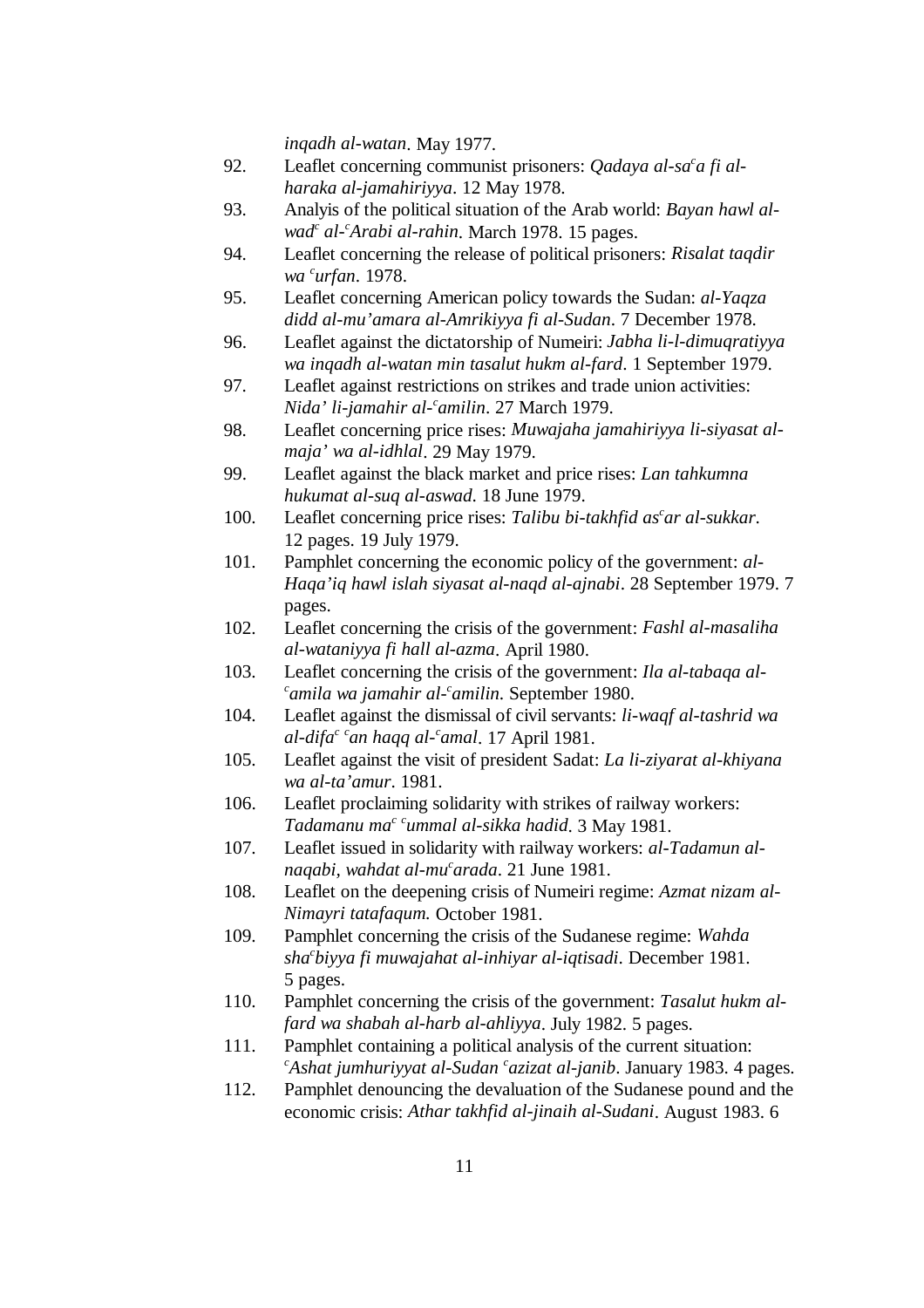pages.

- 113. Leaflet analyzing the crisis of the regime: *Li-tittahid sufuf al-jamahir didd al-ijra'at al-maliyya*. January 1984.
- 114. Leaflet condemning the emergency laws: *Halat al-tawari' lan tafikk al-hisar an al-safah*. 1 May 1984. *<sup>c</sup>*
- 115. Leaflet on demonstrations in Khartoum: *Haqiqat al-muzaharat alakhira fi al- asima*. 30 October 1986. *<sup>c</sup>*
- 116. Leaflet concerning the military coup d'etat: *Li-tittahid jamahir sha buna fi jabha wasi a min ajli al-dimuqratiyya wa isti adat al- cc c hurriya al-naqabiyya wa hurriyya al-tanzim, wa waqf al-harb wa tarsikh al-salam*. 2 July 1989.
- 117. Pamphlet analyzing the first year of NIF in Government: *Amm min al-kharab al-shamil*. 30 June 1990. 3 pages.
- 118. Leaflet concerning opposition against the NIF government: *Linunadil min ajl waqf hadhihi al-mu amara*. September 1990. *<sup>c</sup>*
- 119. Leaflet announcing the death of Ibrahim Zakariya: *Al-majd wa alkhulud li-l-rafiq al- aziz Ibrahim Zakariya*. 19 September 1993. *<sup>c</sup>*
- 120. Leaflet issued in protest against American bombardment of chemical plant in the Sudan: *La li-l qasf al-Amriki, la li-tasni<sup>c</sup> al-asliha alkimawiyya*. 23 August 1998.
- 121. Pamphlet concerning the conference of the National Democratic Alliance: *Li-yakun mu'tamar li-ta<sup>c</sup>ziz al-wahda wa al-tabi<sup>c</sup>a wa alistinhad*. 8 November 1998.
- 122. Pamphlet concerning strategy: *Qadaya Istiratijiyya*. 12 pages. May 1999.
- 123. Pamphlet on the current political situation: *Bayan hawl al-wad<sup>c</sup> alsiyasi al-rahin*. 3 June 1999. 3 pages.
- 124. Leaflet concerning the Nima bank crisis: *Karithat bank Nima hajamuha 120 milyar dullar*. 18 October 1999.
- 125. Leaflet analyzing the political situation: *Muhimat al-mab<sup>c</sup>uth al-Amriki wa ma'ziq hukumat al-jabha*. 1 November 1999.
- 126. Policy paper: *Waraqa li-ijtima<sup>c</sup> hayat al-qiyada fi Kambala*. November 1999. 5 pages.
- 127. Policy paper analyzing the peace settlement in the Sudan: *Mabadi'* al-hall al-siyasi al-shamil wa al-mawqif al-tafawudi li-li-Tajammu<sup>c</sup>. 1999.

### The Split of the CPS in 1970

- 128-157. Leaflets, pamphlets and other documents relating to the split within the CPS in 1970 (al-Inqisam). 1970-1971. 30 covers.
	- 128. Consultative conference proceedings,including the written contributions of Ma'awiya Sourej, Ahmed Sulayman and the rest of the leaders of the split group, and response of Abd al-Khaliq Mahjub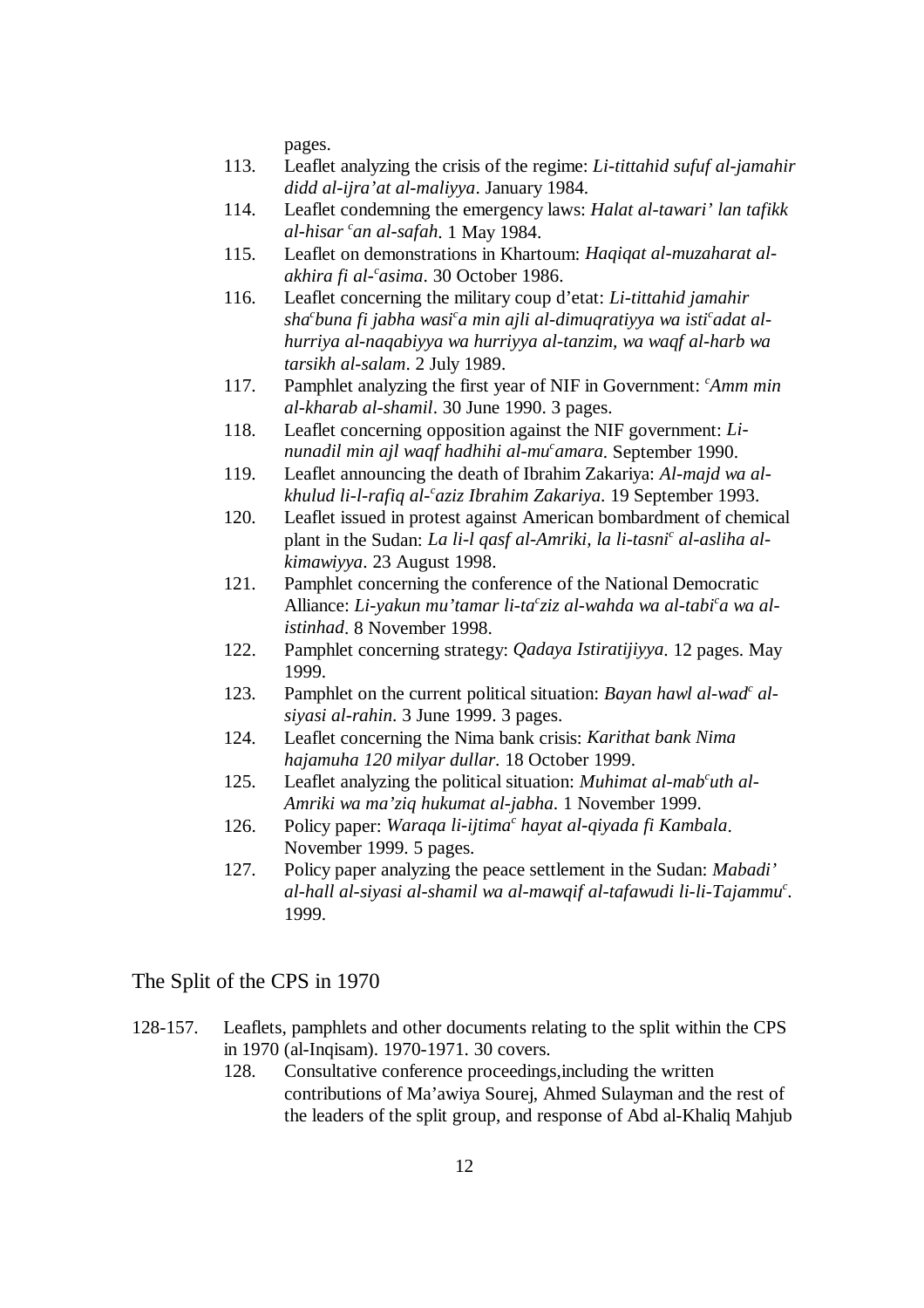and his supporters: *Mudawalat al-mu'tamar al-istishari li-kadir al-Hizb al-Shuyu<sup>c</sup>i al-Sudani al-mun<sup>c</sup>agid fi 21 aughustus 1970.* 1970. 162 pages.

- 129. A report presented by Abd al-Khaliq Mahjub to the consultative meeting of the CPS cadre. N.t. N.d. 126 pages.
- 130. Protest against arrest of members of the CPS: *Khitab dawri li-a<sup>c</sup>da*<sup>*'*</sup> *al-hizb*. 12 August 1970.
- 131. Leaflet on the internal split: *Tasfiyat mawaqi<sup>c</sup> al-inqisam. Qadaya Istiratijiyya*. 2 September 1970.
- 132. A letter by the split group (12 members of the CC):  $Da<sup>c</sup>wa li-l$ *wahda, ila jami<sup>c</sup> a<sup>c</sup>da' al-Hizb al-Shuyu<sup>c</sup>i al-Sudani.* 21 September 1970. 8 pages.
- 133. Pamphlet calling for unity: *Min ajli ittihad kull al-munadilin fi sabil al-difa<sup>c c</sup>an wahdat al-hizb wa dahr al-inqisam.* 25 September 1970. 10 pages.
- 134. A letter from the CC to each of the members of the split group. 26 September 1970.
- 135. Report containing information concerning the background of the split: *Ma<sup>c</sup>lumat <sup>c</sup>an al-nishat al-takattuli wa al-inqisami fi al-hizb, muqaddama li-ijtima<sup>c</sup> al-Lajna al-Markaziyya*. 1970. 9 pages.
- 136. Report concerning the meeting of the CC on 25 September 1970: *Balagh hawl ijtima<sup>c</sup> al-Lajna al-Markaziyya 25-9-1970.* 26 September 1970.
- 137. Report on the investigation of the split in Atbara: *Natijat al-tahqiq fi nishat Kabaj al-takattuli wa al-inqisami fi madinat Atbara*. 1970.
- 138. A letter from the split group to other communist parties regarding the split. 21 October 1970. 7 pages.
- 139. Minutes of a meeting of the split group: *Mahdar inqisami*. October 1970.
- 140. Leaflet calling for the release of Abd al-Khaliq Mahjub and other arrested party members: *Muwasalat al-hamla min ajl itlaq alsikritair al- amm li-l-hizb wa mu ataqilin al-shuyu iyyin*. 26 March *c cc* 1971.
- 141. Leaflet against the dictatorship: *al-Hizb al-Shuyu i al-Sudani yarfud <sup>c</sup> tariq al-diktaturiyya wa mu<sup>c</sup>adat al-sha<sup>c</sup>b.* 30 May 1971.
- 142. Letter from the CC to other communist parties aboard to intervene to release Abd al-Khaliq Mahjub. 1970.
- 143. Report issued on the occassion of the expulsion of three members of the Revolutionary Command Council: *Statement of the CC of CPS to the masses of the Sudanese people on the events of the 16th of November 1970*. In English. 16 November 1970. 7 pages.
- 144. Leaflet explaining the events of 16 November by the CC: *Bayan hawl ahdath 16 November 1970*. 16 November 1970. 5 pages.
- 145. Leaflet concerning the events of 16 November 1970: *Khitab hawl ahdath 16 November 1970*. 17 November 1970.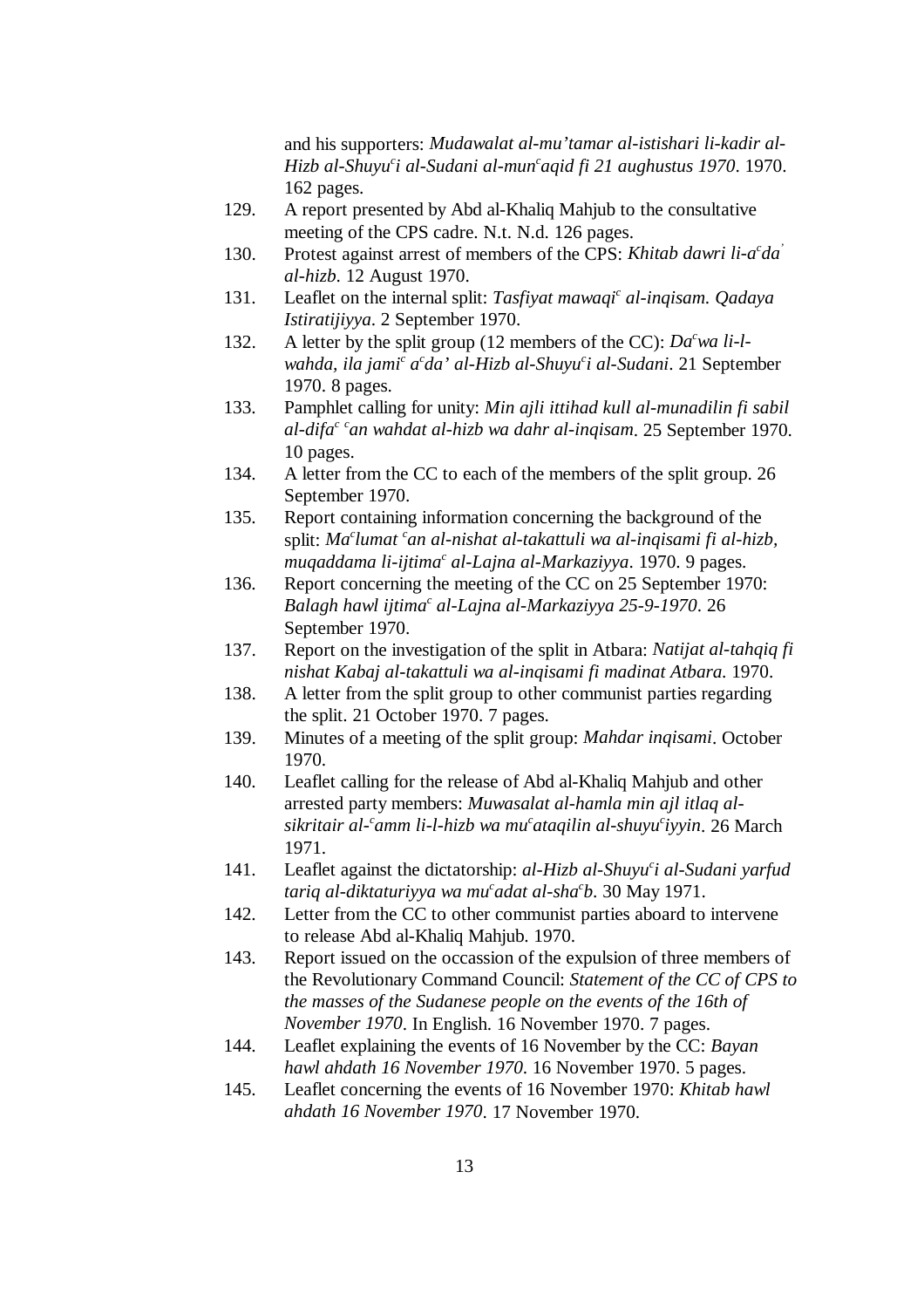- 146. Leaflet calling for the release of Abd al-Khaliq Mahjub: *Shadidu nidalukum min ajl itlaq sirah al-munadil Abd al-Khaliq Mahjub*. 21 November 1970.
- 147. Leaflet against split: *Li-sadd al-tariq amam al-riddah wa alintikasa*. 4 December 1970.
- 148. Leaflet calling for the release of Abd al-Khaliq Mahjub and Izz al-Din Ali Amir: *Min ajl itlaq sirah Abd al-Khaliq Mahjub wa Izz al-Din Ali Amir*. 8 December 1970.
- 149. Policy statement on the occassion of the fifteenth anniversary of independence: *Li-nushadid min nidaluna min ajli al-sulta alwataniyya al-dimuqratiyya*. 22 December 1970. 5 pages.
- 150. Circular No. 8 concerning the events of 16 November 1970: *Fi sabil al-sulta al-wataniyya al-dimuqratiyya*. 1970. N.B. incomplete.
- 151. Leaflet on the events of 12 February 1971: *Bayan ila jamahir alsha b hawl ahdath 12 fibrayir*. 12 February 1971. 5 pages. *<sup>c</sup>*
- 152. Leaflet explaining the policy of the government and its meeting on 11 February 1971: *Anma dar fi al-ijtima<sup>c</sup> al-mushtarak li-Majlis Qiyadat al-Thawra wa majlis al-wuzara'*. [February] 1971.
- 153. Leaflet addressed at the revolutionary Command Council: *Khitab li-Majlis Qiyadat al-Thawra*. 12 February 1971.
- 154. Circular No. 9 of the CC concerning events which occurred between 16 November 1970 and 12 February 1971: *Ila kafa cada' al-hizb watanzimat*. 20 February 1971.
- 155. Pamphlet against the split group:  $^{c}$ Arifna al-haqiqa wa rafa $^{c}$ na *aydayna, wathiqa idana li-l-jama<sup>c</sup>a al-munqasima <sup>c</sup>an al-Hizb al-Shuyu<sup>c</sup>i al-Sudani*. 15 April 1971. 16 pages.
- 156. New programme and tactics published after the events of 16 November 1970: *Barnamij li-l-nishat al- amali*. 3 December *<sup>c</sup>* 1971.
- 157. Article written by Muhammad Ibrahim Nugud: *Risala ila Misri taqaddumi*. 1971.

# Military Coup d'Etat of July 1971

- 158-183. Leaflets, pamphlets, letters, communiques, books and other documents related to the aborted military coup of 19 July 1971 (*Harakat 17 yulyu al-Tashihiyya*). 1971-1996. 26 covers.
	- 158. Telegram from Babiker al-Nur and Hashim al-Atta congratulating the Sudanese people, issued from the Sudanese Embassy in London. 19 July 1971.
	- 159. News items on activities of Hashim al-Atta on the second day of the coup, and a report from the Ministry of Foreign Affairs, Sudan. 21 July 1971.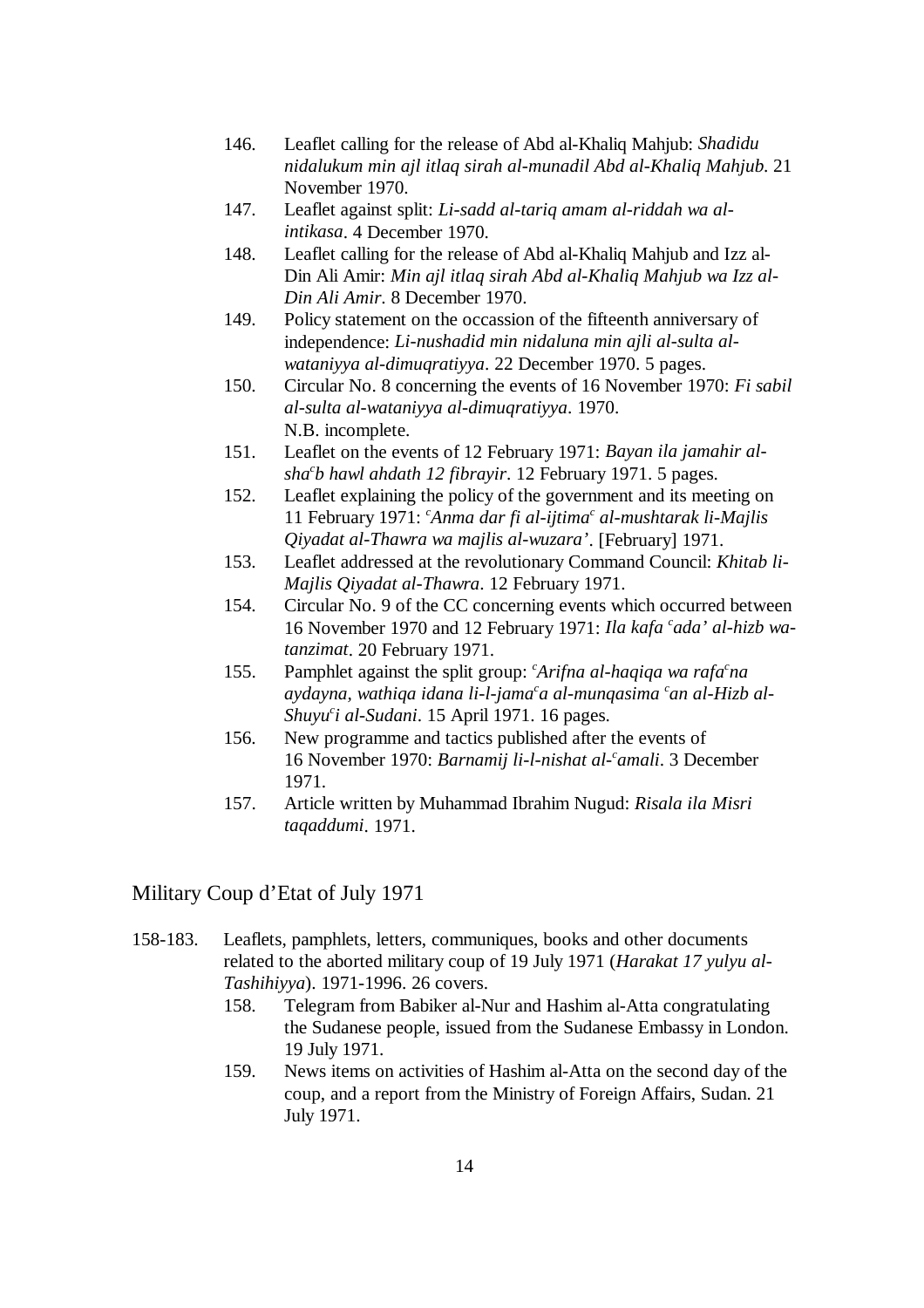- 160. Leaflet of the CPS concerning the coup of 19 July and the election of Ibrahim Nugud as secretary general of the CPS. *Bayan min al-Hizb al-Shuyu i al-Sudani*. 22 July 1971. *<sup>c</sup>*
- 161. Communique of the Arab communist organizations in the USSR in solidarity with CPS. 27 July 1971.
- 162. Communique issued by the communist parties of Iraq, Lebanon and Syria concerning the death of Abd al-Khaliq Mahjub: *Hawl istishhad al-rafiq Abd al-Khaliq Mahjub*. 27 July 1971. *<sup>c</sup>*
- 163. Telegram to the Revolutionary Command Council of the Sudan by the Sudanese students in the USSR, protesting the death of the members of the CPS: *Barqiyya ila Majlis Qiyadat al-Thawra al-Sudani.* 27 July 1971.
- 164. Communiques issued by the World Peace Council and International Union of Students in solidarity with the CPS. 27 July 1971.
- 165. Telegram against Numeiri issued by the Young Workers' Liberation League in New York. 28 July 1971.
- 166. Letter of solidarity written by the editor of the *Canadian Tribune*, organ of the Canadian Communist Party. 28 July 1971.
- 167. Communique issued in English by the Communist Youth Movement of France in solidarity with the CPS. 29 July 1971.
- 168. Leaflet concerning the death of the leaders of CPS issued by Ali Yatta, the leader of the Moroccan Communist Party: *Li-narif'u aswatana ihtijajan 'ala al-madhbaha fi al-Sudan.* 29 July 1971.
- 169. Communique issued by the Dominican Communist Party against repression of the communist movement in Sudan. 1 August 1971.
- 170. Communique issued by the Hungarian Women's Council in solidarity with the CPS. 4 August 1971.
- 171. Internal circular of the CC concerning the coup d'etat. 19 August 1971.
- 172. Leaflet issued by the Arab Commitee for Solidarity with the Sudanese People condemning the goverment's campaign against the communist party: *hamla sharisa cala al-quwwa al-taqaddumiyya fi al-Sudan*. 3 September 1971.
- 173. Leaflet accusing Numeiri and his supporters of responsibility for Bait al-Diyafa massacre: *Ja<sup>c</sup>far Numairi wa a<sup>c</sup>wanuhu yatahamaluna madhbahat Bait al-Diyafa*. November 1971.
- 174. Photocopies of English and Arabic language newspaper clippings concerning the coup d'etat of 19 July 1971, including 5 issues of *The Morning Star* of the British Communist Party, *al-Nida'* and *al-Akhbar* of the Lebanese Communist Party, and *al-Hurriya* of the DFLP. 1971.
- 175. Sixteen photocopies of English language newspaper clippings concerning the aftermath of the military coup. 1971.
- 176. Photocopies of photos of Abd al-Khaliq Mahjub, Hashim al-Atta and Babikir al-Nur. 1971.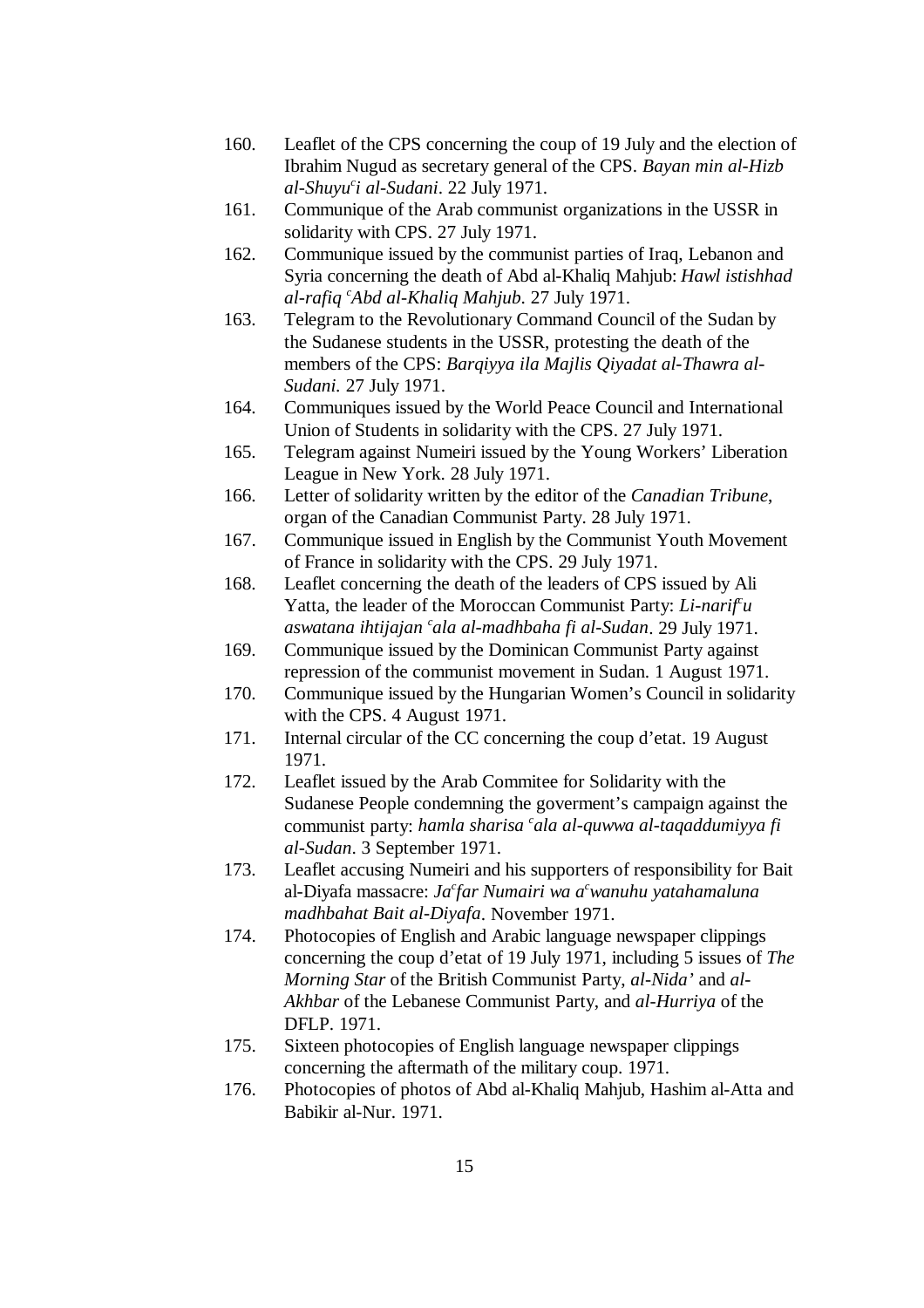- 177. Two postcards praising the martyrs of 17 July 1971 and postcards of Abd al-Khaliq Mahjub and Fatma Ahmed Ibrahim. July 1971.
- 178. Pamphlet issued by the CPS on the incident of 19 July, and the massacres of al-Shajara military camp in Khartoum: *Thawrat 19 Yulyu, Majazir Mu<sup>c</sup>askar al-Shajara, haqa'iq wa-waqa<sup>c</sup>i. 52 pages.* July 1973.
- 179. Collection of poems written in commemoration of the martyrdom of the leaders of the CPS: Tadamun shu<sup>c</sup>ara' al-calam ma<sup>c</sup> Intifada 19 *yulyu al-majida*. 1974.
- 180. A report issued by the CC on the 19 July incident entitled *19 Yulyu 1971*. January 1996.
- 181. A study on the military coup of 19 July 1971 written by Muhammad Mahjub Uthman, published by the Centre for Sudanese Studies: *al-Jaysh wa al-siyasa fi al-Sudan, Dirasa fi Haraka 19 Yulyu 1971*. 1998.
- 182. Copies of poems in Arabic concerning the incident of 19 July 1971. N.d.
- 183. Pamphlet issued by the German Communist Party on the history of the CPS: *Dokumente und Materialien aus der Geschichte der Sudanesischen Kommunistischen Partei*. N.d. 60 pages.

# The Popular Uprising of April 1985

- 184-195. Leaflets, pamphlets and other documents concerning the popular uprising of April 1985 (*al-Intifada al-Sha biyya*). 1985, 1988. 12 covers. *<sup>c</sup>*
	- 184. Leaflet of the the CPS addressed to the population of Khartoum city: *Nida' min al-Hizb al-Shuyu<sup>c</sup>i ila jamahir al-casima al-tha'ira.* 30 March 1985.
	- 185. Leaflet titled *The Will of the People is Always Victorious*: *Iradat alsha b la Ghalib laha*. 7 April 1985. *<sup>c</sup>*
	- 186. Memo of the CPS concerning the dictatorial powers of the Provisional Military Council: *Makhatir taqnin infirad al-Majlis al-Askari bi al-sulta*. 13 April 1985. *<sup>c</sup>*
	- 187. Memo of the CC of the CPS written for the Provisional Military Council representing its views on the issue of southern Sudan: *Mudhakira min al-Hizb al-Shuyu i al-Sudani ila al-Majlis al- Askari c c hawl qadiyat al-junub*. 17 April 1985. 5 pages.
	- 188. Internal circular titled, *The Alternative We Present*: *al-Badil aladhi nuqadimuhu*. 19 April 1985.
	- 189. Leaflet concerning the extraordinary meeting of the CC of the CPS in which the Intifada was discussed: *Bayan 'an ijtima' al-Lajna al-Markaziyya, Mahamm al-hizb ba<sup>c</sup>d al-Intifada.* 22 April 1985.
	- 190. Pamphlet of the CPS concerning the new cabinet: *Ra'y al-Hizb al-Shuyu i al-Sudani fi tamthil al-hizb fi majlis al-wuzara'*. April 1985. *<sup>c</sup>*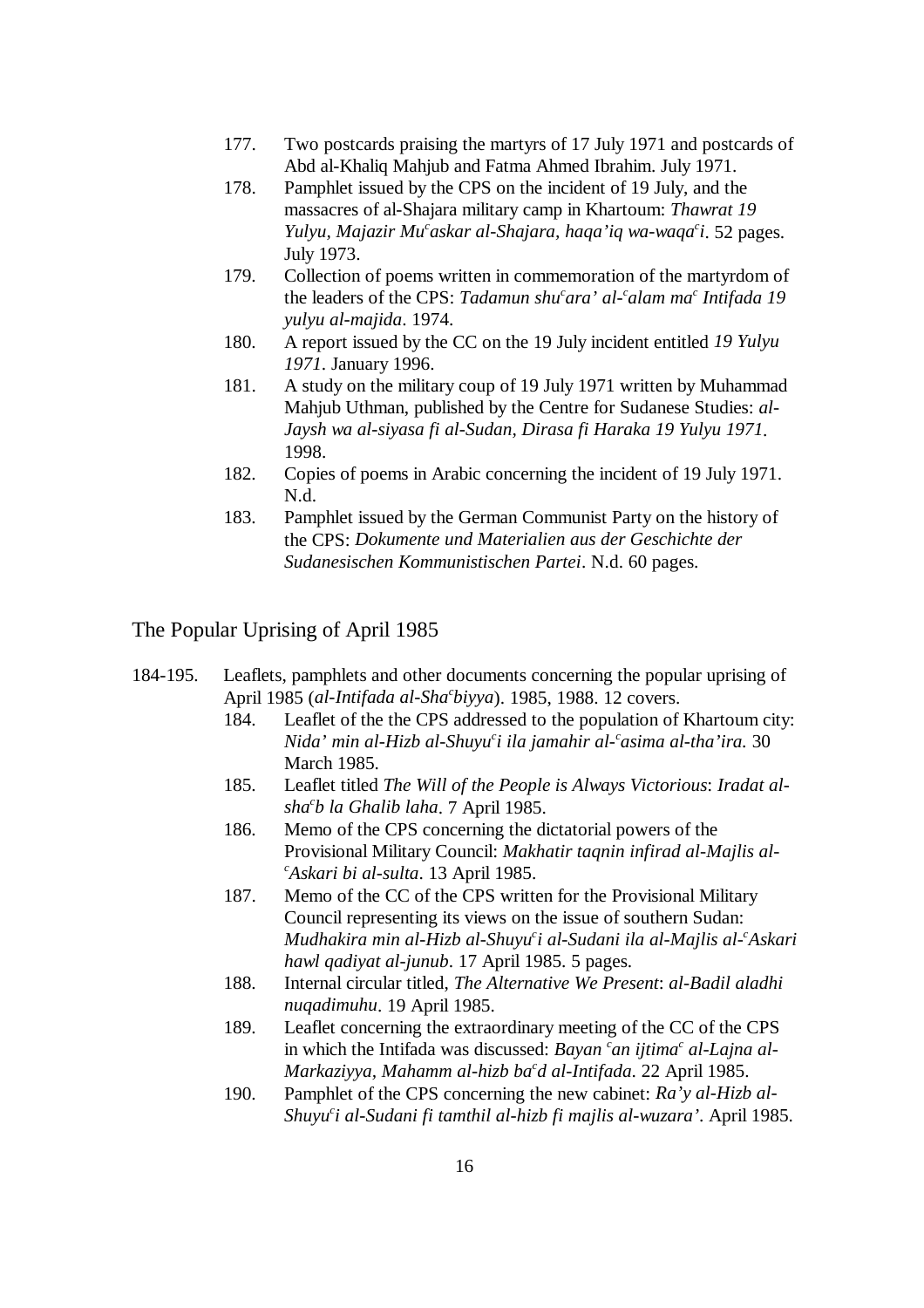13 pages.

- 191. Memo concerning the reinstatement of the officers of the former State Security Organization: *al-<sup>c</sup>ltirad 'ala i' ada ta' yin dubbat Jihaz Amn al-Dawla*. April 1985.
- 192. Internal circular on measures to counter conspiracies against democracy and supporting the demands of the Intifada: *Li-waqf alta'amur didda al-dimuqratiyya*. 10 June 1985.
- 193. Photocopy of an article of *al-Midan* concerning the mistakes that could be committed by the leaders of the uprising: *al-khata' al-akbar alladhi yumkin an yaga a fih sani u al-Intifada*. 14 July 1985. *c c*
- 194. Memo No. 4 submitted to the Provional Military Council concerning American military bases in the Sudan: *al-Qawa'id al- askariyya al- <sup>c</sup> Amrikiyya fi al-Sudan*. 1985. 3 pages.
- 195. Leaflet issued on the occasion of the third annual commemoration of the Uprising: *Fi al-dhikra al-thalitha li-l-Intifada*. April 1988.

Parliamentary Elections of April 1986

- 196-199. Leaflets, pamphlets and other documents concerning the parliamentary elections of April 1986. 1986. 4 covers.
	- 196. Pamphlet issued by the CC of the CPS concerning the electoral campaign: *Hawl ma<sup>c</sup>rakat al-intikhabat*. 24 December 1985.
	- 197. Leaflet directed to the graduates concerning the elections: *Ila jamahir al-kharijin.* 8 February 1986.
	- 198. The election programme of CPS: *al-Barnamij al-intikhabi. Tariq alshuyu iyyin li-inqadh al-watan wa tarsihkh al-dimuqratiyya*. March *<sup>c</sup>* 1986.
	- 199. Internal circular containing the evaluation of the electoral campaign of CPS: Taqyim al-ma<sup>c</sup>raka al-intikhabiyya. 1986.

The Military Coup of June 1989

- 200-210. Leaflets, pamphlets and other documents concerning the military coup d'etat of June 1989 (Inqilab Yunyu 1989). 1989. 11 covers.
	- 200. Circular issued by the CC of the CPSD concerning dismissal of Muhammad Mahjub from the CC and CPS: *Fasl Muhammad Mahjub min al-Hizb al-Shuyu<sup>c</sup>i*. 16 February 1989.
	- 201. Leaflet issued by the CC of the CPS titled *Beware of the player with fire!: Hizar min al-la<sup>c</sup>ib bi al-nar!* 3 June 1989.
	- 202. Internal circular with guide-lines to oppose the military dictatorship: *Muwajihat <sup>c</sup>ajila li-l- camal al-qiyadi.* 30 June 1989. 3 pages.
	- 203. Pamphlet issued by the CC of the CPS against the military coup d'etat: *La li-l-diktaturiyya al- askariyya*. 2 July 1989. *<sup>c</sup>*
	- 204. The minutes of a meeting of the military junta: *Mahdar ijtima<sup>c</sup> li-l-*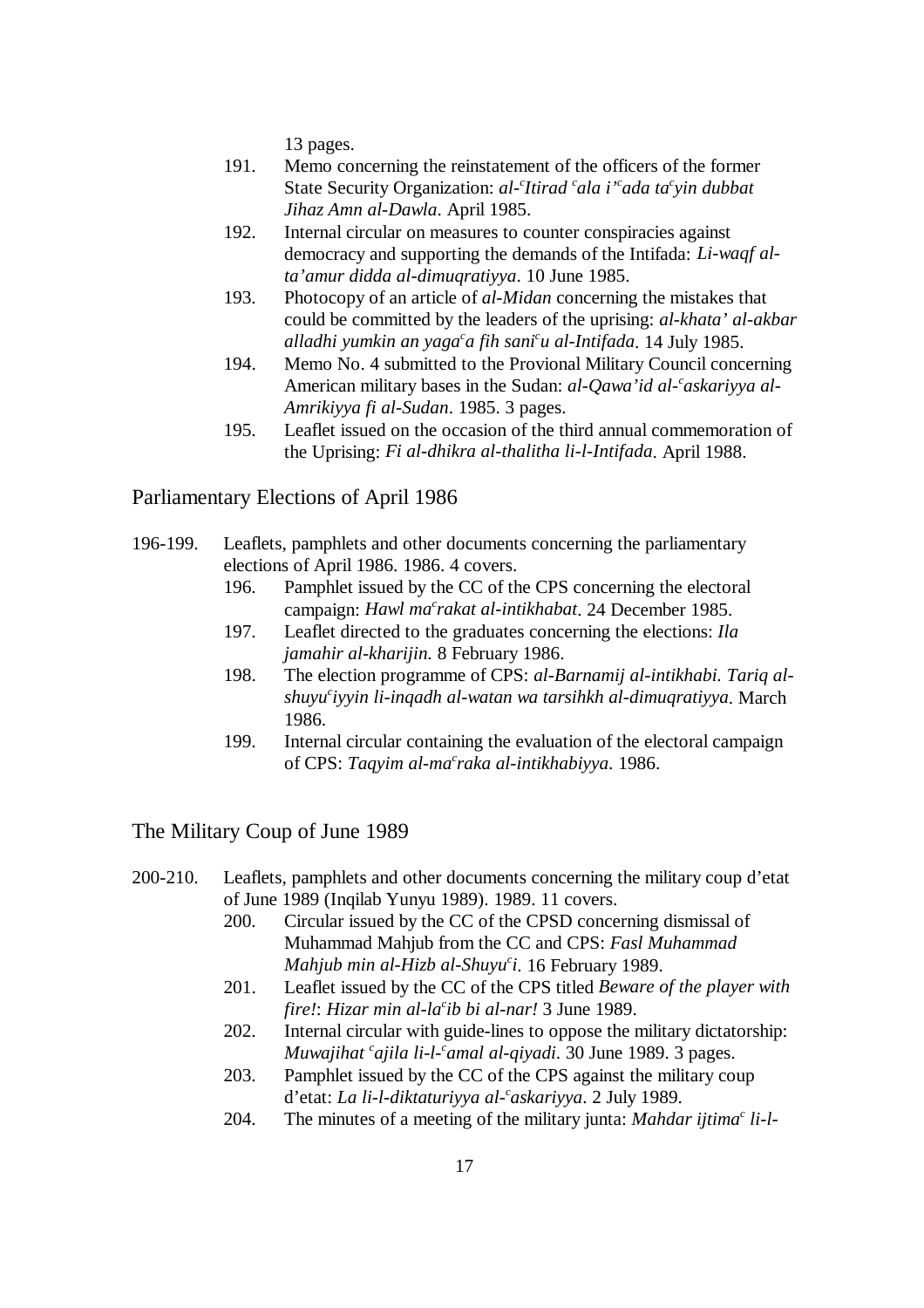*inqilabiyyin*. July 1989.

- 205. Leaflet in support of the release of political detainees: *Li-nushadid al-nidal min ajli itlaq sirah al-ma utaqilin*. 15 October 1989. *<sup>c</sup>*
- . 206. Pamphlet issued one year after the military putch denouncing its results: *Am min al-kharab wa al-qama<sup>c</sup>*. 30 June 1990. 3 pages.
- 207. Leaflet against the new regime: *Li-nunadil li-waqf hadhihi almu'amara*. October 1990.
- 208. Leaflet against the dictatorship: *Mutaba<sup>c</sup>at*. 1990.
- 209. Leaflet issued by the CPS mobilising all oppositional forces: *al-Nizam al-fashi yaghtal al-abriya'a*. 12 February 1994.
- 210. Leaflet of the CPS in support of the self-determination for the South of Sudan: *Li-naj al min taqrir al-masir jisr li-l-wahda.* December *<sup>c</sup>* 1994.

Trade Unions

- 211-225. Leaflets, pamphlets and other documents concerning the Sudanese trade unions. 1964-1989. 15 covers.
	- 211. Pamphlet explaining the basic principles of social security, a study prepared by the Central Bureau of Trade Unions of the CPS: *al-Daman al-ijtima i, dirasa a' daha Maktab al-Naqabat al-Markazi*. *c c* 26 March 1964. 20 pages.
	- 212. Leaflet concerning Labour Day addressed to the working class: *Id awwal mayu, ila jamahir al-tabaqa al- amila*. 1970. *<sup>c</sup>*
	- 213. Pamphlet containing guide lines for the organization of trade unions: *Muwajihat hawl mahamuna fi al-naqabat*. January 1972. 15 pages.
	- 214. Pamphlet issued by the Trade Uions Front (TUF) containing the organization of trade unions and a programme for labour struggle: *al-Jabha al-Naqabiyya, tanzim tabaqi wa barnamij nidal*. May 1975. 14 pages.
	- 215. Leaflet issued by the Central Bureau of TUF: *Bayan min Markaziyya al-Jabha al-Naqabiyya*. April 1979.
	- 216. Leaflet issued by the CPS for the workers in Khartoum: *Bayan ila jamahir al-<sup>c</sup>ummal bi al-<sup>c</sup>asima*. 1979.
	- 217. An open letter issued by the Central Bureau of Trade Unions Front (TUF) addressed to all trade unionists: *Risala maftuha min Markaziyyat al-Jabha al-Naqabiyya ila kull al-naqabiyyin alshurafa'*. March 1980. 4 pages.
	- 218. Pamphlet issued by the CPS to the workers to intensify the struggle against the present crisis: *Tas<sup>c</sup>id al-nidal al-jamahiri li-muwajahat al- azma*. September 1980. 3 pages. *<sup>c</sup>*
	- 219. Internal circular concerning the preparations for the elections of trade unions for civil servants, teachers and professions: *al-Tahdir lima rakat intikhabat al-muwazzifin wa al-mihaniyyin*. 3 November *<sup>c</sup>*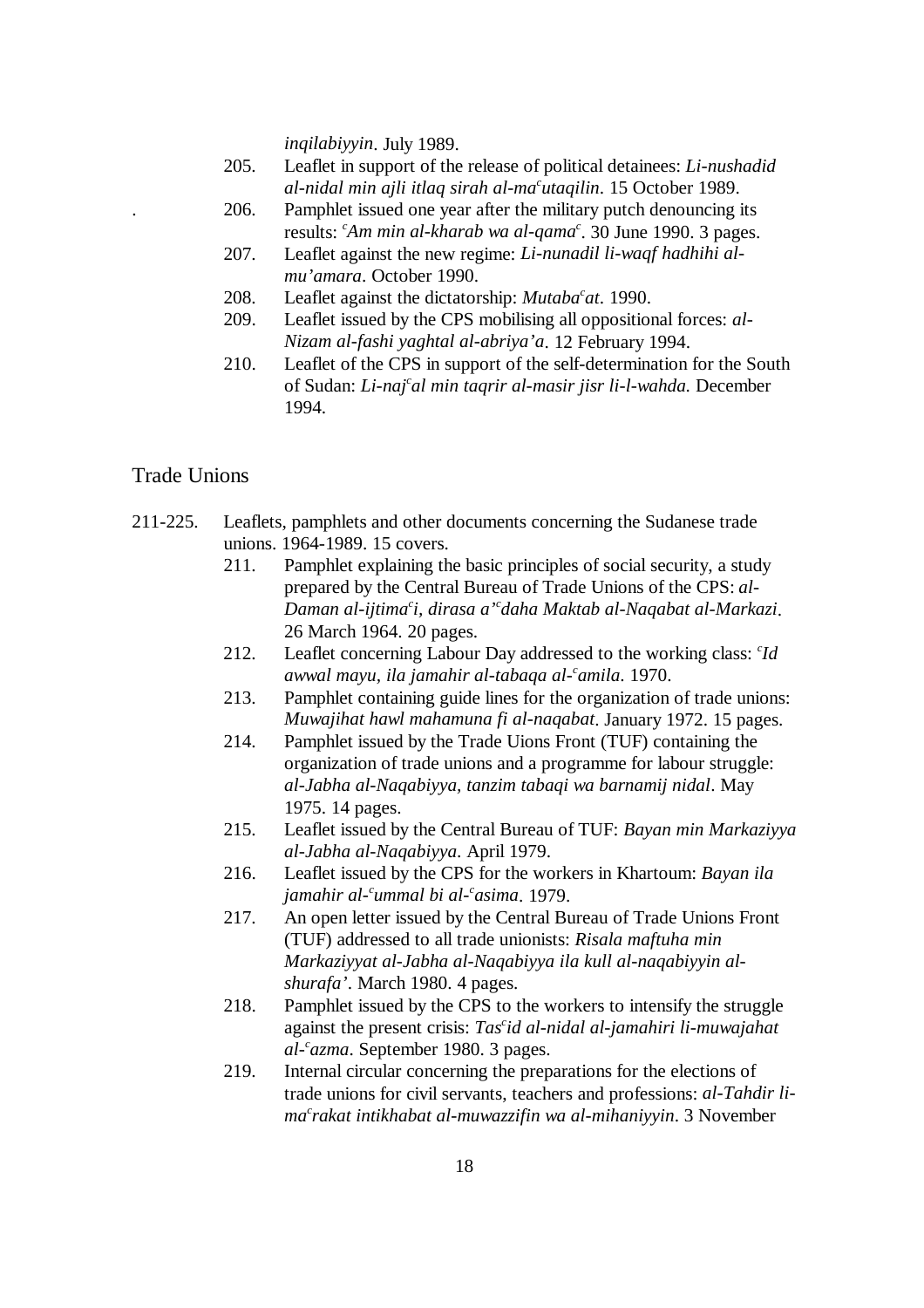1980. 8 pages.

- 220. Leaflet issued by the Trade Unions Front (TUF) protesting against privatisation and the repression of trade unions: *Risala min al-Jabha al-Naqabiyya, li-naqif jami an saddan ma an didda tahwil mu'assat c c al-qita al- amm ila sharikat, tashrid al- amiliyyun etc*. January *cc c* 1985.
- 221. Two leaflets concerning the issue of technicians belonging to the working class: *al-Fanniyyun juz' min al-tabaqa al-<sup>c</sup>amila*. August, September 1986.
- 222. Internal circular issued by the secretariat of the CC of the CPS concerning the preparations for the elections of workers' trade unions: *al-Tahdir li-intikhabat naqabat al- ummal*. 25 February *<sup>c</sup>* 1987. 4 pages.
- 223. Preliminary evaluation of the elections for the trade union of civil servants and professionals: *Taqyim awla li-intikhabat al-muwazzafin wa al-mihaniyyin*. June 1987. 6 pages.
- 224. Pamphlet issued in protest against new trade union laws: *Limadha narfud qanun al-naqabat li-sanat 1987*. April 1988. 3 pages.
- 225. Pamphlet protesting the government decrees to desolve trade unions: *Qararat hall al-naqabat*. September 1989. 7 pages.

# Youth Movement

- 226-228. Pamphlets concerning the youth movement of the CPS. 1978-1986. 3 covers. 226. Brochure containing the preparations for the international festival for youth and students' festival in Cuba issued by the Sudanese Youth Union (SYU): *Ittihad al-Shabab al-Sudani, al-tahdir li-mahrajan al-shabab fi Cuba.* May 1978. 7 pages.
	- 227. Letter to the National Alliance and trade unions issued by the secretariat of the Sudanese Youth Union calling for a general strike: *Risalat ila al-Tajammu al-Watani li-Inqadh al-Watan.* 10 April *<sup>c</sup>* 1985.
	- 228. Policy paper concerning the building of the party organization in secondary schools: *Tanzim wa bina' al-hizb fi al-thanawiyat*. September 1986. 7 pages.

# Student Movement

- 229-241. Leaflets, pamphlets, internal circulars and other documents concerning the student movement of the CPS. 1972-1989 and n.d. 13 covers
	- 229. Pamphlet concerning the relations of CPS and the Students Movement: *al-Hizb al-Shuyu<sup>c</sup>i wa al-haraka al-tullabiyya*. June 1972. 18 pages.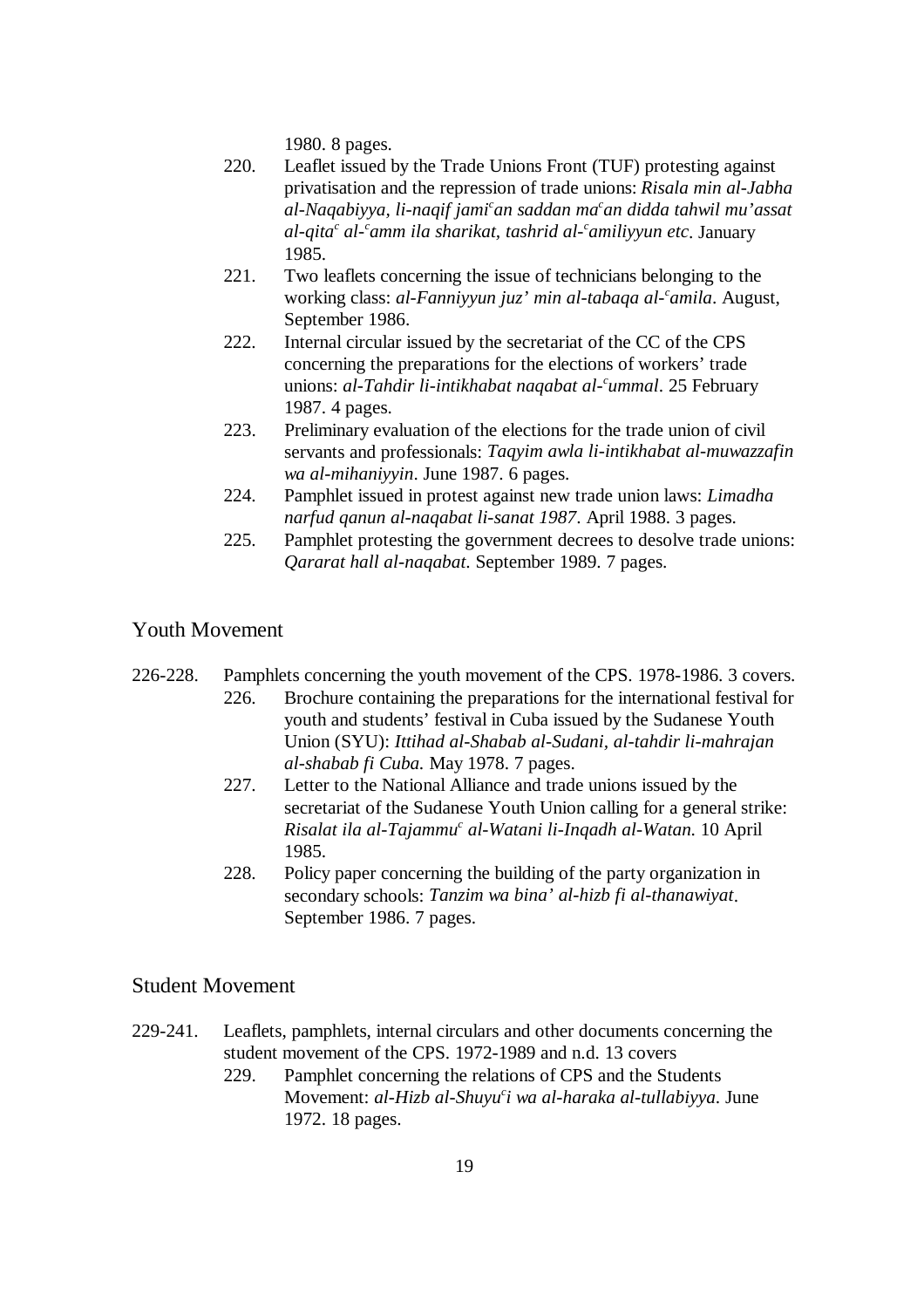- 230. Pamphlet issued by the Khartoum University Students Union (KUSU) concerning electoral laws: *al-Ittihad bayn al-tamthil alnisbi wa al-intikhab al-mubashir*. February 1973. 4 pages.
- 231. Pamphlet issued by the Democratic Front, Khartoum University, concerning recent incidents: *Al-Jabha al-Dimuqratiyya bi Jam<sup>c</sup>at al-Khartum, millaf 'an al-ahdath.* October 1973. 32 pages.
- 232. Two leaflets issued by the Democratic Front protesting against goverment's policy to repress the student movement. March and August 1974.
- 233. Pamphlet issued by the Bureau of Higher Institutes and Universities of the CPS against the repression of the student movement: *Muqawama mukhatat al-sulta li-tasfiya al-haraka al-tullabiyya*. July 1974. 18 pages.
- 234. Pamphlet issued by the Democratic Front of the University of Khartoum concerning the 20th anniversary of the Democratic Front of the Sudanese Students: *Ala sharaf al-dhikra al-<sup>c</sup>ishrin li-l-Jabha al-Dimuqratiyya*. November 1974. 16 pages.
- 235. Electoral programme issued by the Democratic Front at the Shambat Agriculural Institute: *al-Barnamij al-intikhabi li-l-Jabha al-Dimuqratiyya, Ma had Shambat*. January 1975. *<sup>c</sup>*
- 236. Pamphlet of the Democratic Front of the University of Khartoum: *Bayan min al-Jabha al-Dimuqratiyya, Jam<sup>c</sup>at al-Khartum.* 10 August 1975. 3 pages.
- 237. Leaflet issued by the Democratic Front of the University of Khartoum for Independence Day: *Fi dhikra al-istiqlal.* 6 January 1980.
- 238. Pamphlet issued by the CPS against the Muslim Brotherhood: *al-Ikhwan al-Muslimun yush ilun nar al-fitna*. 31 March 1980. 3 pages. *<sup>c</sup>*
- 239. Internal circular issued by the CPS addressed to foreign student sections concerning academic performance and the personal behavior: *al-Dirasa al-akadimiyya wa al-suluk*. August 1986. 6 pages.
- 240. Internal circular issued by the secretariat of the CPS concerning the improvement of academic performance: *Tarqiyat al-ada' al-akadimi wajib thawri hamm*. January 1989.
- 241. Hand written notes condemning the Muslim Brothers: *La akhlaqiyyat al-Ikhwan kama yakshifaha al-mu'tamar*. N.d.

# Women's Movement

- 242-245. Leaflets, internal circulars and other publications concerning the communist women's movement. 1979-1986, N.d. 4 covers.
	- 242. Leaflet of the Sudanese Women's Union (SWU): *Ila jamahir alnisa' al-Sudaniyyat*. 3 June 1979.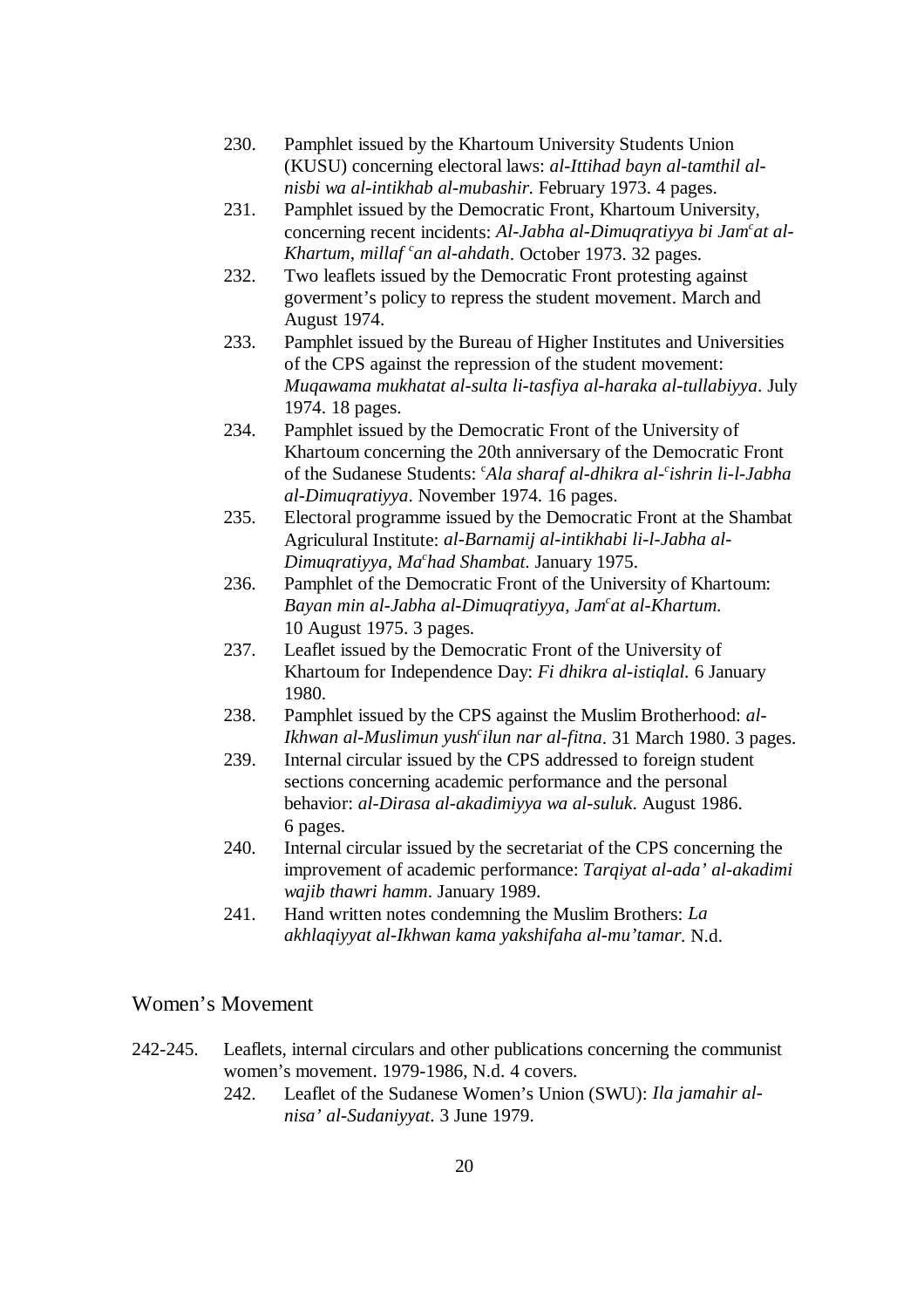- 243. Internal circular of the CC of the CPS concerning its activities in the women's movement: *Tanshit dawr al-hizb fi al-haraka al-nisa'i*. March 1980. 3 pages.
- 244. Internal circular of the CPS concerning its activities in the women's movement: *Zuruf mawatiyya li-tatwir nishat al-hizb wast al-nisa'*. February 1986. 28 pages.
- 245. Small booklet on women movement (probably a speech by Fatima Ahmed Ibrahim against the Muslim Brotherhood) entitled *The Rope of Lies Is Always Short*: *Al-khidib hablu qusayr*. N.d.

### Foreign Relations

- 246-262. Letters, reports, joint communiques and other documents concerning the foreign relations of the CPS. 1975-1990 and n.d. 17 covers.
	- 246. Letter from the CC of the CPS to the Italian Communist Party giving an expose of the recent history of the party. November 1975. 16 pages.
	- 247. 2 Letters from the Iraqi Communist Party. 1975.
	- 248. Joint communiqué, leaflet, and other joint activity with the Egyptian Communist Party. 1975-1980.
	- 249. Letter from the CC to the South African Communist Party. February 1976.
	- 250. Joint communiqué and solidarity letters to the Lebanese Communist Party. 1978-1982.
	- 251. Letter from the CC of the CPS to the Iraqi Baath Party and an internal circular concerning the Iraqi CP. February 1979.
	- 252. Solidarity with Afghan Revolution. 1980.
	- 253. Letter of World Federation of Democratic Youth. 2 October 1981.
	- 254. Letters and activities jointly organized with the Communist Party of Great Britain. 1980-1983.
	- 255. A letter to the Syrian President. 1981
	- 256. Collective statement signed by Arab communist parties. 1977-1983.
	- 257. Different documents and reports of foreign organizations concerning the Sudan. 1985.
	- 258. Correspondence with the French communist Party. 1985
	- 259. Photocopy of a letter of the CC of the CPS to the CC of the Soviet Communist Party. 18 March 1985.
	- 260. Solidarity with African people. 1987.
	- 261. Letters and appeals from the CC of the CPS to communist parties in the world in protest against the military coup of NIF in June 1989. 1989-1990.
	- 262. CPS congratulates the Communist Party of United States with its 20th anniversary. N.d.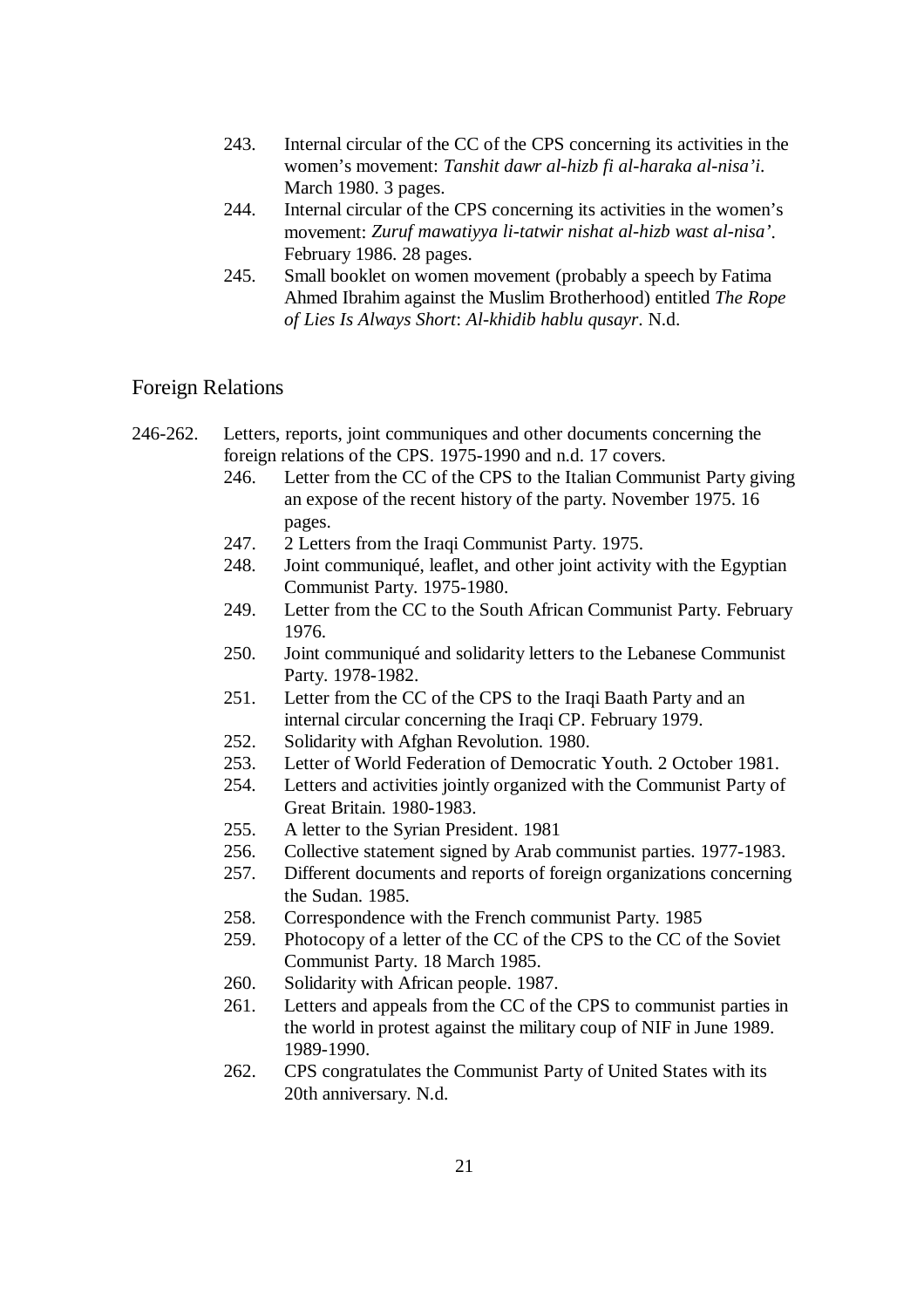# Political Prisoners and Human Rights

| 263-285. | Pamphlets, leaflets, letters, reports and other documents related to political |
|----------|--------------------------------------------------------------------------------|
|          | detainees and campaigns to release Sudanese prisoners. 1967-1990.              |
|          | 23 covers.                                                                     |

- 263. Documents issued during the Greek campaign for political prisoners and human rights in Sudan. 1967-1989
- 264. Post cards concerning political detainees in Sudan. 1971-1990.
- 265. Letter from prison written by Suad Ibrahim Ahmed to Minister of Interior. 13 March 1973.
- 266. Lists of political detainees from 1973 to 1989. 1973-1989.
- 267. Transcript of the defense of Sulaiman Hamed before the State Security court: *al-Hizb al-Shuyu<sup>c</sup>i al-Sudani yuqaddimu difa<sup>c</sup> almunadil Sulayman Hamid amam muhakim al-radda bi al-Sudan*. 28 July 1974. 10 pages.
- 268. Booklets, pamphlets and other documents pertaining to prisons and the situation of political detainees. March 1977 and n.d.
- 269. Documents of Amnesty International related to political detainees and human rights in Sudan. 1977-1990.
- 270. Documents concerning the campaign to release al-Tigani al-Tayeb, including his own defence. 1980-1982.
- 271. Booklets, pamphlets and leaflets and other documents of the British campaign for human rights in the Sudan. 1980-1990.
- 272. Leaflet protesting the death of Abd al-Majid Shakak in prison. 1984.
- 273. Report of the Arab Organization for Human Rights (AOHR) on the Sudan. October 1989. 8 pages.
- 274. Report of the Sudan Human Rights Organisation (SHRO) on the infringements of human rights in the Sudan. October 1989. 10 pages.
- 275. Letter by Ahmad Khawaja representing the Egyptian Lawyers Union concerning human rights in the Sudan. 26 October 1989.
- 276. Reports of the UN Economic and Social Council and the International Commission of Jurists on human rights in the Sudan. 1989.
- 277. Reports, lists of names and transcripts of speeches issued by the Arab Lawyers Union concerning human rights in the Sudan. 1989.
- 278. Leaflet demanding the release of Ushari Ahmed Mahmoud. 1989.
- 279. Letters, pamphlets and other documents of the American campaign for human rights in the Sudan. 1989-1990.
- 280. Documents of the campaign of Physicians for Human Rights for political detainees in Sudan. 1989-1990.
- 281. Translation of a letter of Mamoun Mohammed Hussein protesting his arrest and torture in prison. 29 January 1990.
- 282. Letter to International Centre for Trade Union Rights informing the organization of latest news concerning detainees in the Sudan. 16 March 1990.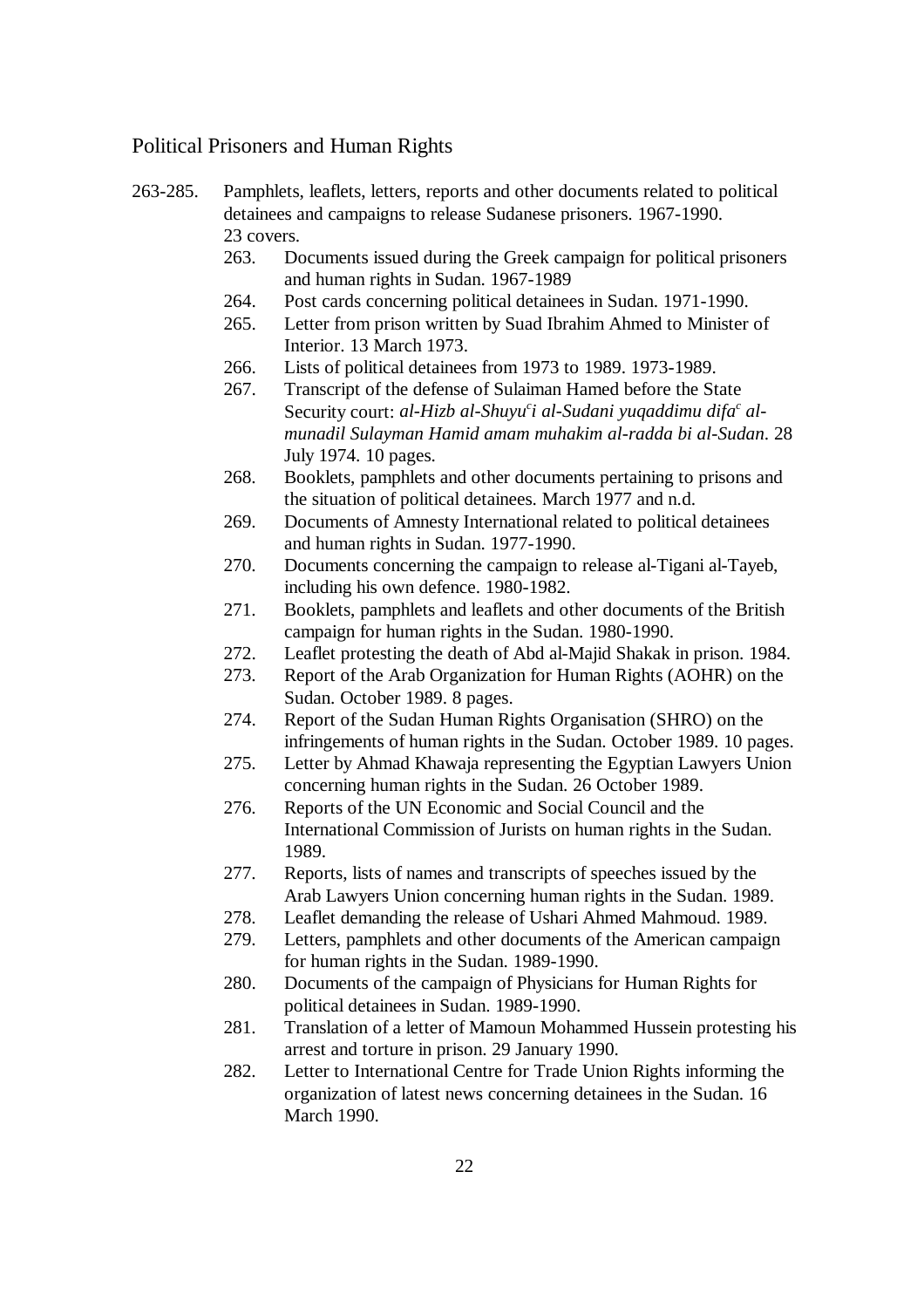- 283. Reports published by Africa Watch on Human Rights in the Sudan. 1990.
- 284. Signature list collected by the International Peace Council for Human Rights in the Sudan. 1990.
- 285. Kuwaiti workers protest against human rights violation in the Sudan. N.d.

## Foreign Branches of the CPS in General

- 286-288. Documents concerning foreign branches of the CPS. 1972-1995. 3 covers.
	- 286. Proceedings of the general conference of CPS branches in Europe on 13-14 May 1972: *Watha'iq mu'tamar furu<sup>c</sup> al-Hizb al-Shuyu<sup>c</sup>i al-Sudani bi-Uruba*, Part One. 1972. 21 pages.
	- 287. Letters from the CC and the Foreign Branches and Expatriates Bureau (*Maktab Furu'a al-Kharij wa al-Mughtaribin*) concerning membership, fund raising, etc. 1981, 1982, 1988, 1993, 1994.
	- 288. Regulations for the consultative conference of foreign branches. 1995. 34 pages.

Foreign Branch of the CPS in the UK

- 289-307. Leaflets, proceedings of conferences, annual reports, minutes of meetings, membership documents, correspondence, and other documents. 1975-1993. 18 covers and 1 folder.
	- 289. Minutes of meetings of the Central Bureau of the UK branch (al-Maktab al-Qa'id). 1973-1987.
	- 290. Minutes, resolutions and other documents relating to conferences held by the foreign branch in Great Britain. 1975, 1977, 1978.
	- 291. Minutes of meetings, UK branch North Unit. 1975-1989.
	- 292. Letters from the CC of the CPS to the UK branch concerning organizational and other matters. 1976-1985.
	- 293. Reports of UK branche on the Sudanese National Front *(al-Jabha al-Wataniyya)*, including a report on the stance of the National Front towards CPS, minutes of meetings between Izz al-Din Ali Amer (Hassan) CC member and Sadiq al-Mahdi, reports on other parties activities including the southerners and Democratic Unionist, reports on contacts between the government of Numeiri and the National Fronts, report on a meetings between the CPS and the National Front. 1976.
	- 294. Drafts of articles written by members of UK branch for publications of the party. 1977-1980.
	- 295. Letters from the UK branch to the CC of the CPS. 1977-1985.
	- 296. Correspondence of UK branch concerning personal and party issues.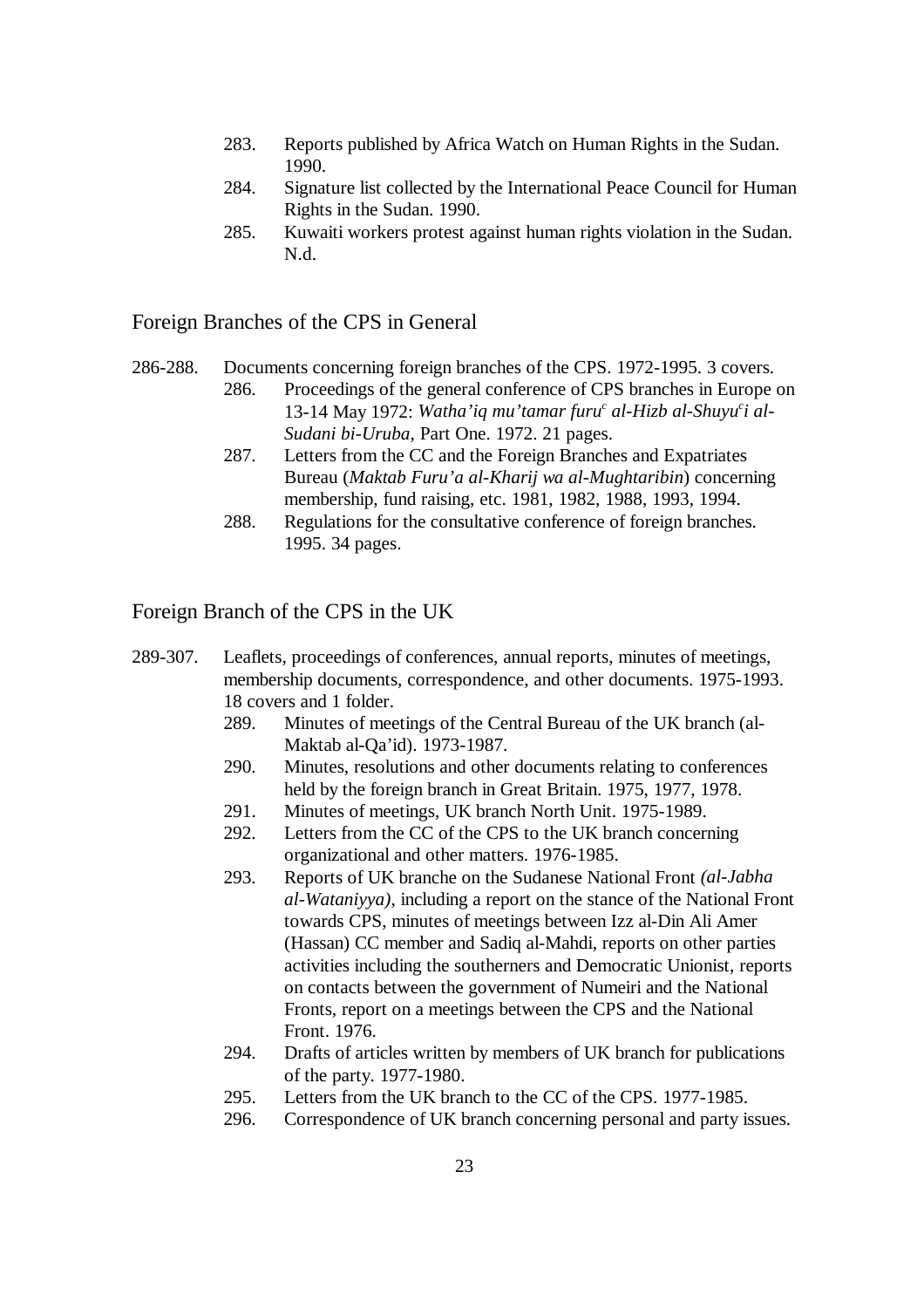1978, 1983.

- 297. Reports of the CPS concerning activities within the mass democratic organization. 1978-1985.
- 298. Leaflets issued by UK branch of the CPS. 1978, 1993.
- 299. Documents concerning financial issues. 1979-1986.
- 300. Minutes of meetings, UK branch West Unit. 1980.
- 301. Documents concerning propaganda material production. 1980-1983.
- 302. Documents concerning cultural and cadre training issues. 1980-1985.
- 303. Correspondence of the UK branch concerning membership. 1980- 1986.
- 304. Reports of the annual conferences CPS UK branch. 1980-1988.
- 305. Minutes of meetings, UK branch South Unit. 1980-1988.
- 306. Pamphlet issued by the Committee Against US Military Presence in Sudan. N.d.
- 307. More than 100 pages of archive lists including the CC archives list of early 1950's publications and archives of party branches in UK, Soviet Union, Poland, Czechoslovakia and East Germany. N.d. 1 folder.

Foreign Branch of the CPS in the Soviet Union

- 308-318. Statements, reports, letters and other documents issued by the foroeign branche of the CPS in the Soviet Union. 1964-1987. 2 folders. 9 covers.
	- 308. Minutes of meetings of the Central Bureau (al-Maktab al-Qa'id). 1964-1969.
	- 309. Seven reports of general conferences of the foreign branche of the CPS in the Soviet Union. 1969-1975. 1 folder.
	- 310. Seven reports of general conferences of the foreign branche of the CPS in the Soviet Union. 1977-1987. 1 folder.
	- 311. Reports of the Leading Bureau on students movement, relations with Sudan Embassy, regular meetings of the Bureau, the branch action plan, units reports. 1971-1977.
	- 312. Five statements issued by the Soviet branche of the Sudanese students of the CPS. 1971-1993.
	- 313. Letter sent from the conference of the Soviet branche to the CC of the CPS in the Sudan. 1972.
	- 314. Evaluation form of cadre performance. 1979.
	- 315. Two internal letters on democratic organizations and finance. 1976- 1980.
	- 316. Monthly reports form. N.d.
	- 317. A hand written report in Russian. N.d.
	- 318. Handwritten and photocopied report on the new Soviet Constitution. N.d.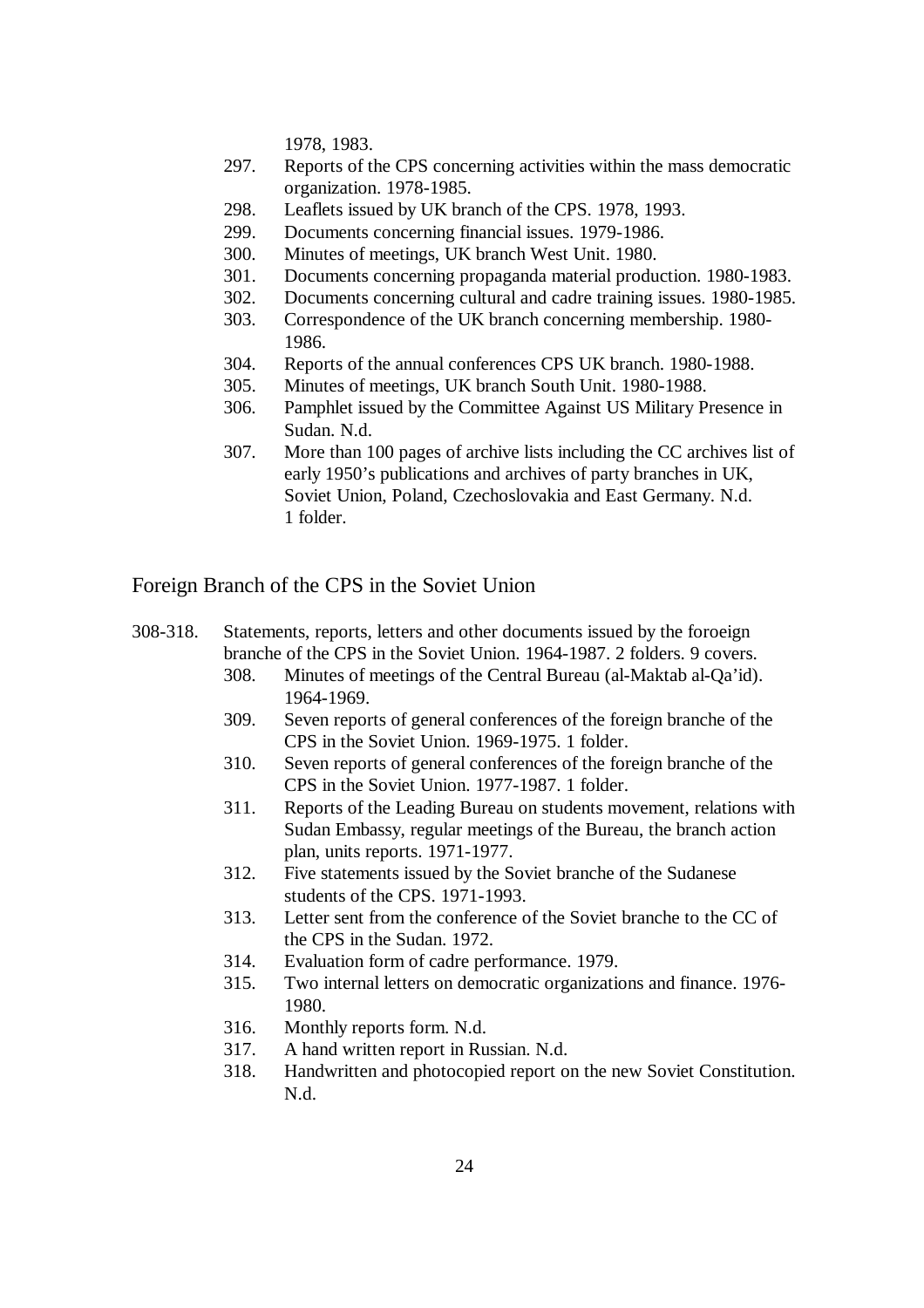# Other Foreign Branches

319. Reports and documents of CPS branches in the German Democratic Republic, Czechosolovakia, Bulgaria, Greece, Hungary, Poland, Romania, Syria, Kuwait, Yemen, Algeria, Libya, the Netherlands, Spain, France, USA and Pakistan. 1971-1999. 1 folder.

#### Irregular Publications of the CPS

- 320-348. Irregular publications issued by the Central Committee of the CPS and other party branches and organs. 1960-1982 and n.d. 29 covers.
	- 320. History of the CPS and the resistence against the military regime of Aboud: *al- Ahd al-aswad yuqaddim al-kitab al-aswad, Silsila <sup>c</sup> al-muqawama al-wataniyya. al-Kitab al-awwal*. 1960. 69 pages.
	- 321. History of the CPS: *Lamahat min tarikh al-Hizb al-shuyu i al- <sup>c</sup> Sudani*. [1960]. 65 pages.
	- 322. Pamphlet with an analysis of the budget of 1964/65 issued by the Economic Commission of the CPS: *Mizaniyya* <sup>*c*</sup> am 64/65, <sup>*c*</sup> arad wa *tahlil*. 25 July 1964. 18 pages.
	- 323. Pamphlet on political organization: *al-Tanzim al-siyasi*. December 1967. 9 pages.
	- 324. Pamphlet concerning tactics: *Hawl al-wad<sup>c</sup> al-rahin wa taktik al-Hizb al-Shuyu i al-Sudani*. 1969. 24 pages. *<sup>c</sup>*
	- 325. Pamphlet concerning CPS policy towards southern Sudan: *Fi sabil tanfidh khatt al-hizb fi al-junub, nass al-taqrir alladhi aqarrahu al-Maktab al-Siyasi fi ijtima , bi-tarikh 9-12-1969*. January 1970. 60 *<sup>c</sup>* pages.
	- 326. Pamphlet concerning policy of the CPS towards the West: *Hawl al-mawqif al- Arabi al-rahin, bayan in al-Maktab al-Siyasi CPS.* 18 *<sup>c</sup>* August 1970. 9 pages.
	- 327. Collected Leaflets: *Majmu<sup>c</sup>at Bayanat* . October 1972.
	- 328. Preparations for the fifth conference of the CPS dealing with its new programme written by Abd al-Khaliq Mahjub: *Hawl al-Barnamij*. 27 July 1973. 64 pages.
	- 329. Collected Leaflets: *Majmu<sup>c</sup>at Bayanat* . September 1973.
	- 330. Report of the CC of Arab pollitics after the October War: *Afaq al-wad al- Arabi ba d harb uktubir 1973*. 20 November 1973. *cc c* 13 pages.
	- 331. Historical analysis of the Sudan written by the CC on the crisis of capitalist development in the Sudan: *Azmat tariq al-tatawwur al-ra'smali fi al-Sudan, 1955/1956 - 1969/1973*. 1973. 57 pages.
	- 332. Collected Leaflets: *Majmu<sup>c</sup>at Bayanat*. June 1974.
	- 333. Report of the CC on the Ba<sup> $c$ </sup>th Party and the National Alliance in the Sudan: *Hizb al-Ba<sup>c</sup>th wa qadaya al-tahaluf al-watani fi al-Sudan.*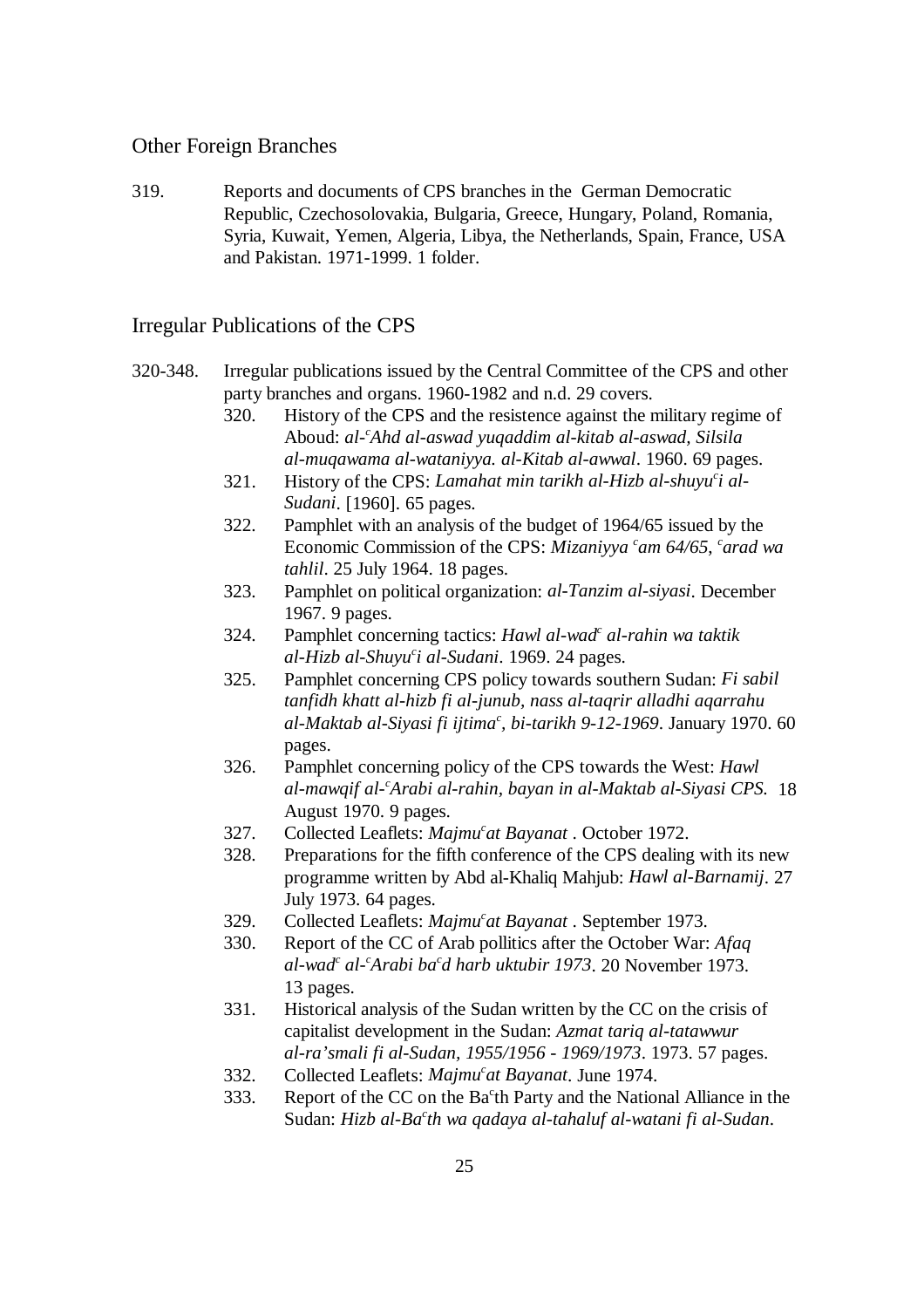[1974]. 14 pages.

- 334. Pamphlet on inflation and salaries: *Inkhifad ujur al-<sup>c</sup>amilin fi al-qita<sup>c</sup> al- amm*. March 1975. 9 pages. *<sup>c</sup>*
- 335. Pamphlet concerning a new social security law: *Qanun al-ta'minat al-ijtima iyya*. August 1975. 8 pages. *<sup>c</sup>*
- 336. Pamphlet on sugar prices: *Hawl ziyada sa<sup>c</sup>r al-sukkar*. 1976. 16 pages.
- 337. Pamphlet concerning the traditional economic sector and the national democratic revolution: *al-Qita<sup>c</sup>* al-taqlidi wa al-thawra al-wataniyya *al-dimuqratiyya*. 1976. 40 pages.
- 238. Pamphlet concerning the issue of southern Sudan: *al-Hizb al-Shuyu<sup>c</sup>i al-Sudani wa qadiya al-Junub*. 1977; reissued 1985. 30 pages.
- 339. Booklet for new members containing internal regulations of the party: *La'ihat al-hizb. Dirasa li-l-Murashahin*. July 1979. 48 pages.
- 340. Photocopies of a book with an analysis of the works of the Muslim Brotherhood: *Qara'a wa ta*<sup>c</sup>liq fi matbu<sup>c</sup>at al-Ikhwan al-Muslimin. 1982. 140 pages.
- 341. Pamphlet concerning the impact of the devaluation of the Sudanese pound on economic development: *'Athar takhfid al-jinaih al-Sudani ala masar al-tanmiyya al-iqtisadiyya*. August 1983. 6 pages. *<sup>c</sup>*
- 342. Pamphlet containing excerpts from the history of CPS: *Muqtatafat min tarikh al-Hizb al-Shuyu'i al-Sudani*. N.d. 14 pages.
- 343. Pamphlet containing a brief overview of the history of CPS between 1946 and 1981: *Ard mujaz li-tarikh al-Hizb al-Shuyu i al-Sudani,* <sup>c</sup> *<sup>c</sup> 1946 -1981.* N.d. 24 pages.
- 344. Pamphlet issued by the foreign branch of the CPS in Czechoslovakia on Leninism in the CPS: *Dawr al-tayyar al-Linini fi al-Hizb al-Shuyu<sup>c</sup>i al-Sudani*. N.d. 28 pages.
- 345. Pamphlet on Leninism: *al-Hizb al-Linini, Mantiqat al-Jazira wa al-Manaqil wa Abu Quta*. N.d.
- 346. Report of the CC on the history of the international communist movement: *Mawjih tarikh al-haraka al-shuyu<sup>c</sup>iyya al-calamiyya*. N.d.
- 347. Booklet concerning theoretical questions of dialectical materialism: *al-Madiyya al-tarikhiyya.* N.d. 114 pages.
- 348. Pamphlet concerning international monetary inflation: *al-Tadakhkhum al-naqdi al- alami*. N.d. 12 pages. *<sup>c</sup>*

# Regular Publications

349-366. Copies of *al-Midan*. 1972-1984 and 1989-1990. 17 covers. NB. Copies from 1985-1989, when *al-Midan* was published as a daily newspaper, have been transferred to the library. 349. 1971: March 1971.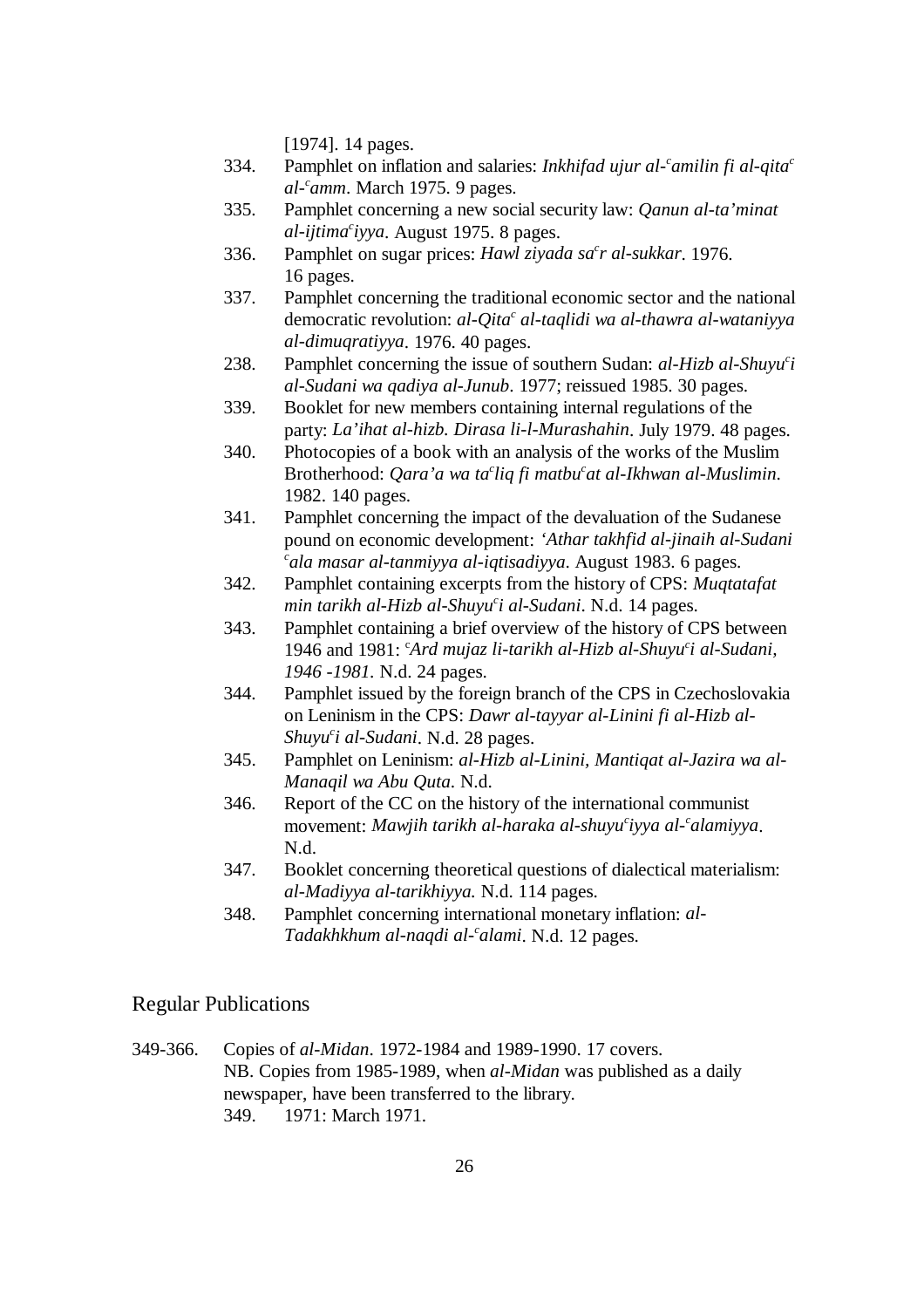- 250. 1972: October 1971.
- 351. 1973: April; May; June; July; Aug; Sep, No. 659; Oct. No. 660.
- 352. 1974: June, No. 666; Oct., No. 670.
- 353. 1975: Jan./Feb, No. 674; April, No. 675; May, No. 676; June, No. 677; July, No. 678; Aug., No. 679; Sept/Oct., No. 680; Nov., No. 681.
- 254 1976: Febr., No. 683; March, No. 684; June, No. 686, two editions; Oct/Nov., No. 688.
- 355. 1977: Jan/Febr., No. 689; March/April/May, No.690, two editions, one reprint in London; Dec., tow editions, No. 691.
- 356. 1978: July, a second edition n London, No. 692; Dec., No. 693.
- 357. 1979: Febr., No. 694; April, No. 695; May, two editions No. 696; Sept.; Dec., No. 698.
- 358. 1980: Jan., No. 699; April, two versions No. 701; Oct., No. 702; Nov., No. 703; Dec., No. 704.
- 359. 1981: Jan., No. 705; Febr., No. 706; March, No. 707; April,two versions No. 708; May, two versions No. 709; June, No. 710.
- 360. 1982: Febr., No. 713; March, No. 714.
- 361. 1983: April, two versions, No. 715; May, No. 716; June, No. 717; July, No. 718; Aug/Sept., 719; Oct., No. 720; Nov., No. 721.
- 362. 1984: Dec. 1984/Jan. 1985, No. 722; Febr., No. 723; March, No. 724; April, No. 725; June/July, No. 726; Aug/Sept., No. 727; Oct/Dec., 728.
- 363. 1989: Nov., No. 1890.
- 364. 1990: Febr., No. 1892; Dec. (no number).
- 365. 1998: Jan./Feb., No 1935; May/June, No. 1937; Sep./Oct. No.1939; Nov./Dec. No. 1940.
- 366. 1999: Mar/Apr. No.1942; Jul./Aug. No.1944; Nov./Dec No. 1946.

- Daily issues of *al-Midan* transferred to the library of the IISH.

- 1985 : Sept Dec. (incomplete, about half the issues)
- 1986 : Jan. Dec. (incomplete, about a quarter of the issues)
- 1987 : Jan. Dec. (almost complete)
- 1988 : Jan. Dec. (incomplete)
- 1989 : Jan. June (incomplete)
- 367-370. Copies of *al-Shuyu i*, internal theoretical and organizational publication of *<sup>c</sup>* the CPS. 1968-1988. 4 covers.
	- 367. 1968: Oct., No. 133; Aug., no number. 1970: No month, No. 136.
	- 368. 1974: No month, No. 140. 1975: July, no number.
		- 1976: No month, No. 145.
	- 369. 1980: April, No. 148. 1981: Feb. No. 149.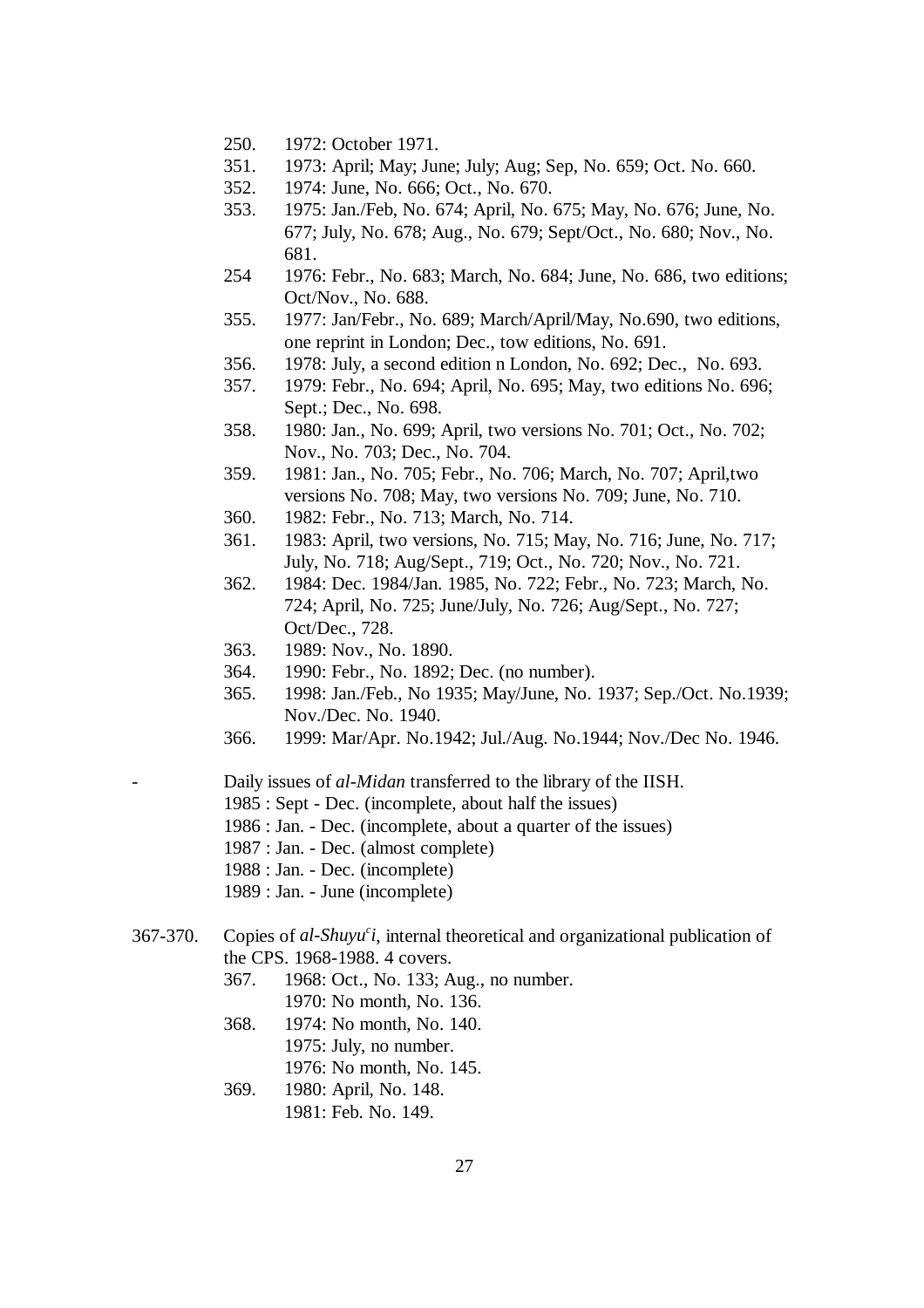1985: No month, No. 150. 370. 1986: Sept., No. 15. 1987: July. No. 153. 1988: Jan., No. 154.

## 371-372. Copies of *al-Munazzim*, internal publication on organizational issues. 1968- 1987. 2 covers.

- 371. 1968: Apr., No. 2: Aug., No. 3. 1973: No month, no number. 1983: No month, no number; Sept., No. 6. 1985: Feb., No. 9. 372. 1986: July, No. 11.
- 1987: June, No. 11; Oct., No. 12.
- 373. Copies of *al-Tariq*, internal publication of the CPS branch in Khartoum Province. 1969 and 1984. 1 cover. 1969: Nov., No. 4. 1984: Jan., No. 6.
- 374. Copies of*Dirasat fi al-Iqtisad al-Sudani*, periodical issued by the CPS on the study of the economy of the Sudan. 1976-1985. 1 cover. 1976: No month, No. 4. 1977: Jan., No. 3. 1978: Dec., No. 5. 1980: April, No. 6. 1985: No month, No. 8.
- 375. Copies of *Qadaya Iqtisadiyya*, periodical issued by the CPS on economics. 1996, March, No. 3. 1 cover.
- 376. Copies of *Advance*, English language organ of CPS on Southern Sudan. 1981: Jan., No. 13; March, No. 14. 1 cover.
- 377. Copies of *The Sudan Bulletin*, English language bulletin of the CPS. 1975- 1983. 1 cover. NB. Other copies transferred to the library of the IISH. 1975: Nov., No. 1. 1976: Nov., No. 2. 1978: April, No. 3. 1982: Nov., No. 5. 1983: June, No. 6. 1984: March, No. 7.
- 378. Copies of *Information Bulletin*, English Language Bulletin of CPS. 1990.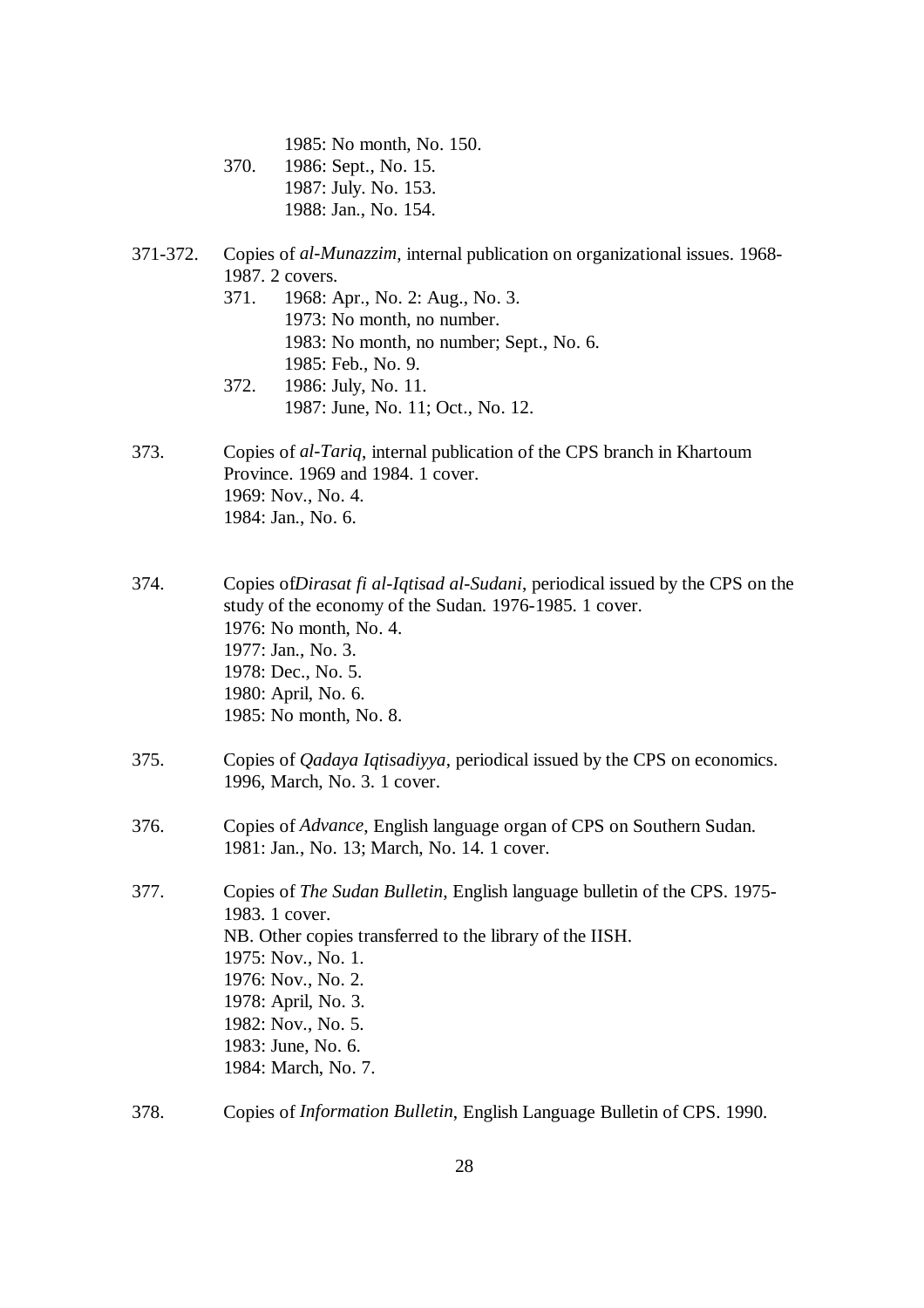|      | 1 cover. 1990: Jan., No. 18. 1 cover.                                                                                                                                    |
|------|--------------------------------------------------------------------------------------------------------------------------------------------------------------------------|
| 379. | Copies of <i>Dirasat Naqabiyya</i> , trade union bulletin issued by the CPS. 1973:<br>Sept. No. 2; No date, no number. 1 cover.                                          |
| 380. | Copies of <i>al-Masira</i> , publication issued by the CPS for universities and<br>higher education. 1977 and 1987. 1 cover.<br>1977: June No. 8.<br>1987: March No. 21. |
| 381. | Copies of al-Tali <sup>c</sup> a, publication issued by the CPS for secondary schools<br>students. 1988: Jan., No. 1. 1 cover.                                           |

# Regular Publications of CPS Branches Abroad

| 382.     | Copies of al-Nashra al-dakhiliyya, bulletin for foreign branches of the CPS.<br>1972-1973. 1 cover.<br>1972: Feb., No. 1; Sept. No. 2; Dec., No.3.<br>1973: May, No. 4; June, No. 5.                                                   |
|----------|----------------------------------------------------------------------------------------------------------------------------------------------------------------------------------------------------------------------------------------|
| 383.     | Copies of Tariq al-Jamahir, bulletin of the foreign branch of the CPS in<br>Eastern Europe. 1 cover.<br>1971: Dec., no number.<br>1972: Jan,. No. 5; April, no number; No number, no date.                                             |
| 384.     | Copies of <i>Tariq al-Jamahir</i> , bulletin issued by the foreign branch of the CPS<br>in Checoslovakia. 1971. 1 cover.<br>1971: April, No.1; Aug., no number; Sept. No. 3; No number, no date.                                       |
| 385.     | Copies of al-Nashra al-dakhiliyya, internal bulletin of the foreign branch of<br>the CPS in Czechoslovakia. 1972-1973. 1 cover.<br>1972: April, No. 16.<br>1973: Oct., no number.                                                      |
| 386.     | Copies of al-Minbar, bulletin of the CPS in Czechoslovakia. 1973, Oct. No.<br>1 cover.                                                                                                                                                 |
| 387-388. | al-Diya', internal publication issued by the CPS in the USSR. 1974-1994. 2<br>folders.<br>387.<br>1974: Dec. No. 1.<br>1975: March, No. 2.<br>1975: March, No. 3.<br>1976: March, No. 4.<br>1976: April, No. 4; Oct. N. 5; Dec. No. 6. |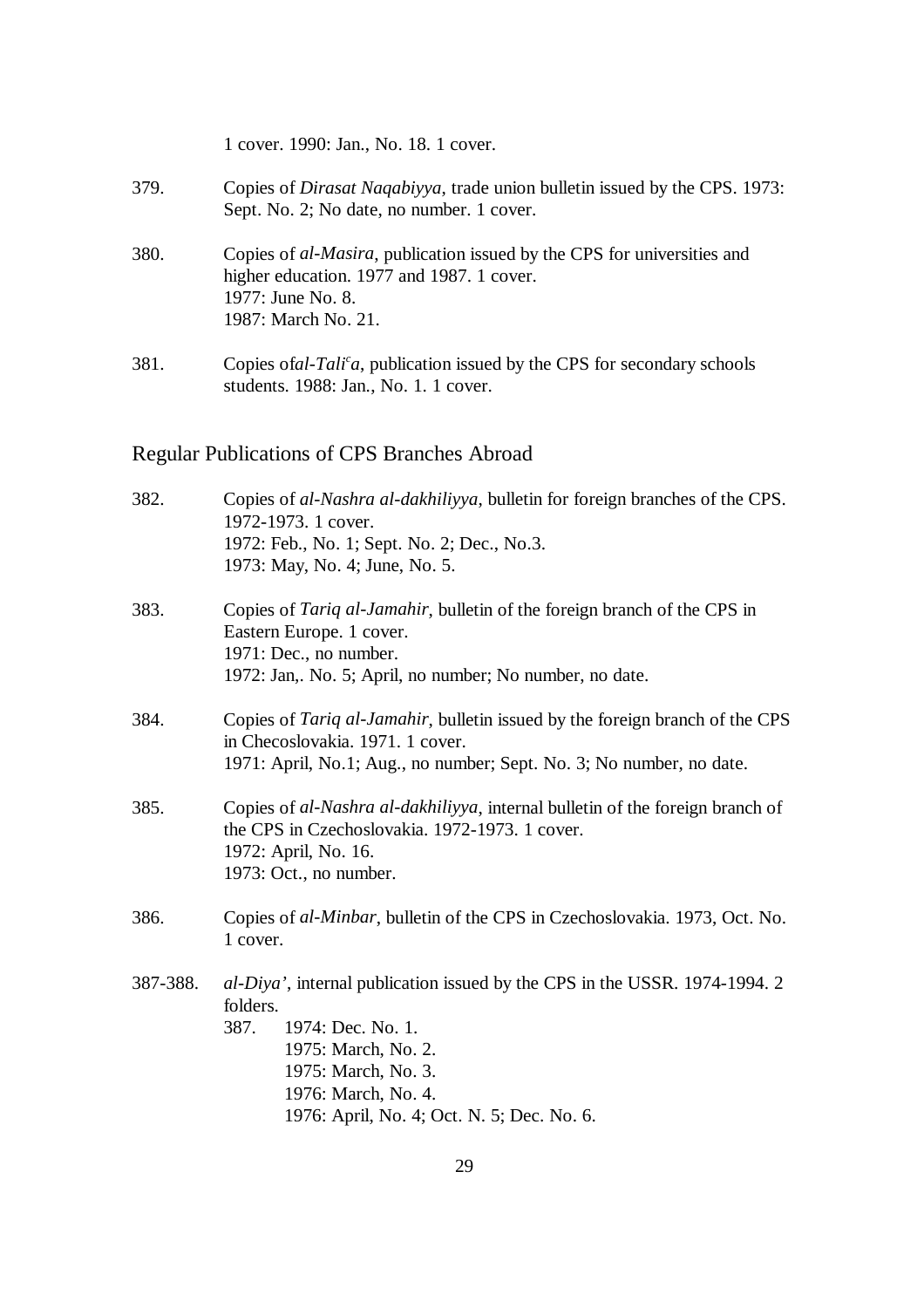|      | 1977: March, No 7.                                                                                                                                                                              |
|------|-------------------------------------------------------------------------------------------------------------------------------------------------------------------------------------------------|
|      | 388.<br>1977: Sept., No. 8.                                                                                                                                                                     |
|      | 1978: Sept., No. 9.                                                                                                                                                                             |
|      | 1979: Febr., No. 10.                                                                                                                                                                            |
|      | 1980: Oct.; Dec., No. 11.                                                                                                                                                                       |
|      | 1981: No month, No. 12.                                                                                                                                                                         |
|      | 1983: March, No. 15; Oct., No. 18.                                                                                                                                                              |
|      | 1984: Dec., No. 19.                                                                                                                                                                             |
|      | 1994: April, no number.                                                                                                                                                                         |
| 389. | Copies of <i>al-Majall</i> , internal publication issued by members of the CPS in<br>the USSR. 1969 and 1973. 1 cover.                                                                          |
|      | 1969: March, No. 1; Oct., No. 2.                                                                                                                                                                |
|      | 1973: No month, No. 3.; No month, no number. 1 cover.                                                                                                                                           |
| 390. | Copies of al-Tadamun, bulletin issued by the foreign branch of the CPS in<br>the USSR. 1975 and 1977. 1 cover.<br>1975: Febr., No. 1.<br>1977: Aug., No. 2.                                     |
| 391. | Copy of al-Darb, publication issued by the foreign branch of the CPS in the<br>USSR. 1980: Nov., No. 1. 1 copy.                                                                                 |
| 392. | Copy of <i>Fada'at</i> , publication issued by the foreign branch of the CPS in the<br>Netherlands. 1999: Nov., No. Zero. 1 copy.                                                               |
| 393. | Copies of Sawt al-Mar'a, the organ of Sudanese Women's Union. 1967-<br>1987. 1 cover.<br>1967: Oct., No. 4.<br>1977: July, No. 5.<br>1978: Jan., No. 5.<br>1980: April.<br>1987: Jan., No. 145. |
| 394. | Copy of Sawt al-Mar'a, the organ of Sudanese Women Union of the foreign<br>branch in Czechoslovakia. May. 1973, No. 2. 1 copy.                                                                  |

# Political and Mass Organizations Affiliated to CPS

395-396. Documents issued by al-Jabha al-Mu $^{\circ}$ adiyya li-l-isti $^{\circ}$ mar (Anti-imperialist Front), including statements and speeches of Hassan al-Tahir Zarouq concerning independence, shouthern Sudan and the constitution, and articles from *al-Midan* and *al-Sarha* newspapers in English translation. 1954-1956. 2 covers.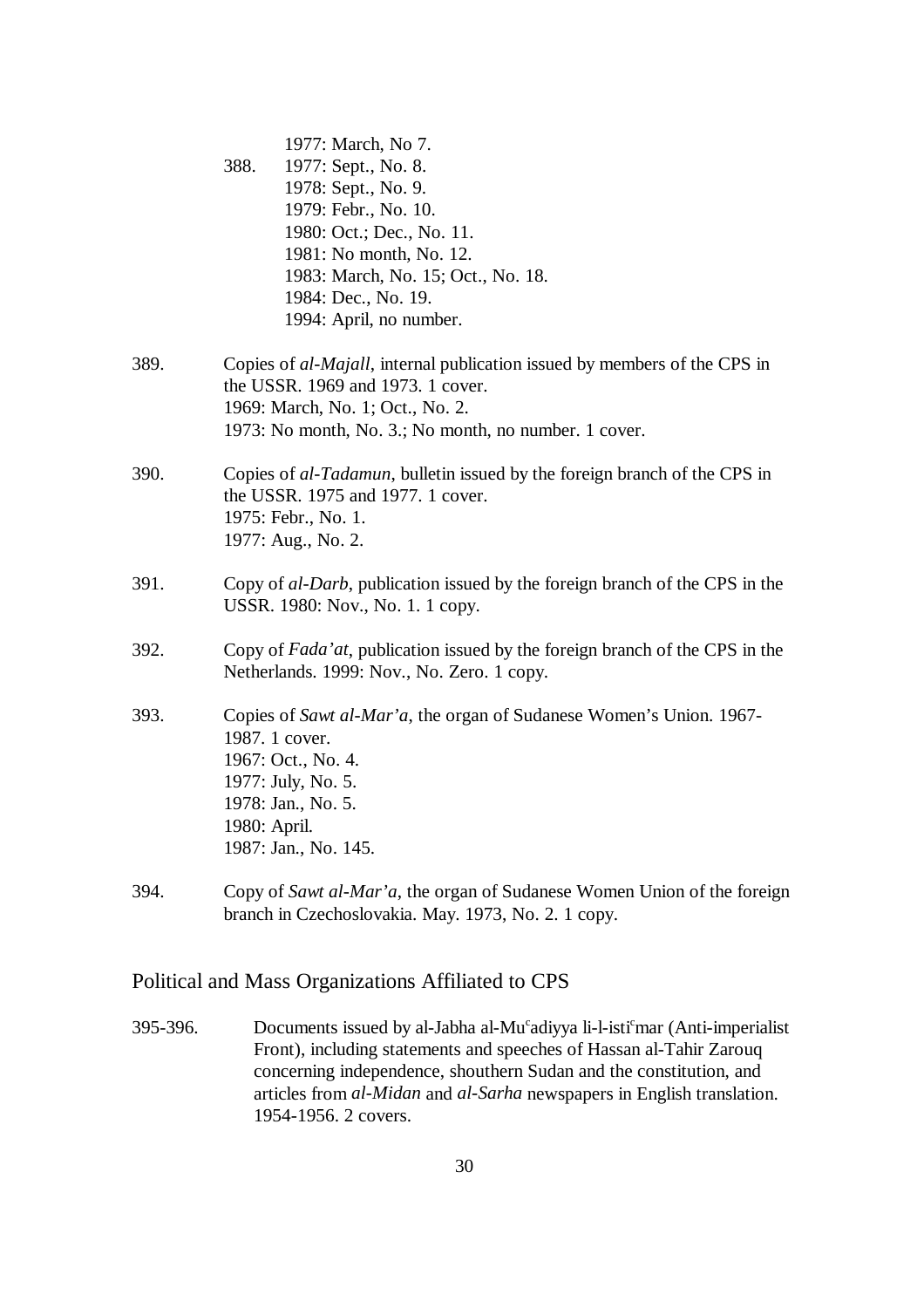| 397. | Copies of al-Tali <sup>c</sup> a publication of the Trade Unions' Front, (al-Jabha al-<br>Naqqabiyya). 1973-1979. 1 cover.                                                                                                                                          |
|------|---------------------------------------------------------------------------------------------------------------------------------------------------------------------------------------------------------------------------------------------------------------------|
|      | 1973: Sept. No. 1.                                                                                                                                                                                                                                                  |
|      | 1975: July, no number.                                                                                                                                                                                                                                              |
|      | 1975: Aug., no number.                                                                                                                                                                                                                                              |
|      | 1978: Nov., no number.                                                                                                                                                                                                                                              |
|      | 1979: July, no number.                                                                                                                                                                                                                                              |
| 398. | Copies of <i>Qadaya al-Ta<sup>c</sup>lim</i> , publication of the Socialist Teachers<br>Association, (Rabita al-Mu <sup>c</sup> alimin al-Ishtrakiyyin), and an article taken form<br>the same magazine. April 1980, Jan. 1991. 1 cover.                            |
| 399. | Copies of al-Muhtawa, publication of the Democratic Front of Teaching<br>Staff of the University of Khartoum (al-Jabha al-Dimuqratiyya li-Asatzat<br>Jam <sup>c</sup> at al-Khartum). 1986, No. 2. 1 cover.                                                         |
| 400. | Copies of Tanzim al-Taqaddumiyyin al-Sudaniyyin, bulletin of the<br>Organization of Progressive Sudanese in UK and Ireland (OPS), the student<br>movement of the CPS in GB and Ireland, including statements and other<br>documents. 1978 - 1984, and N.d. 1 cover. |
| 401. | Statement issued by the Socialist Doctors Association (SDA): Bayan min<br>Rabitat al-Atibba' al-Ishtirakiyyin. 1985. 1 cover.                                                                                                                                       |

#### Student Movement of the CPS Movement Abroad

- 402-404. Leaflets, reports, statements and other documents issued by the Sudanese Students Union of the CPS in the United Kingdon or issued in support of the Sudanese students. 1730-1989. 3 covers.
	- 402. Leaflets, and statements issued in solidarity with Sudanese students. 1973, 1979, 1980.
	- 403. Reports on the Sudanese Students Union in UK, election report, and other students issues. 1986.
	- 404. Two reports of student conferences, and the periodical of Sudanese students in Manchester, *al-Nashra al-Dawriyya li-l- Tulab al-Sudaniyyin fi Manchister*. 1989.
- 405-406. Leaflets, statements and other documents of the student movement of the CPS in the USSR (Ittihad al-Mub<sup>c</sup>athin al-Sudaniyyin fir al-Ittihad al-Suvyati). 1971-1989.
	- 405. Leaflets, conference reports and other publications of the Union of Sudanese students in the USSR. 1971-1983.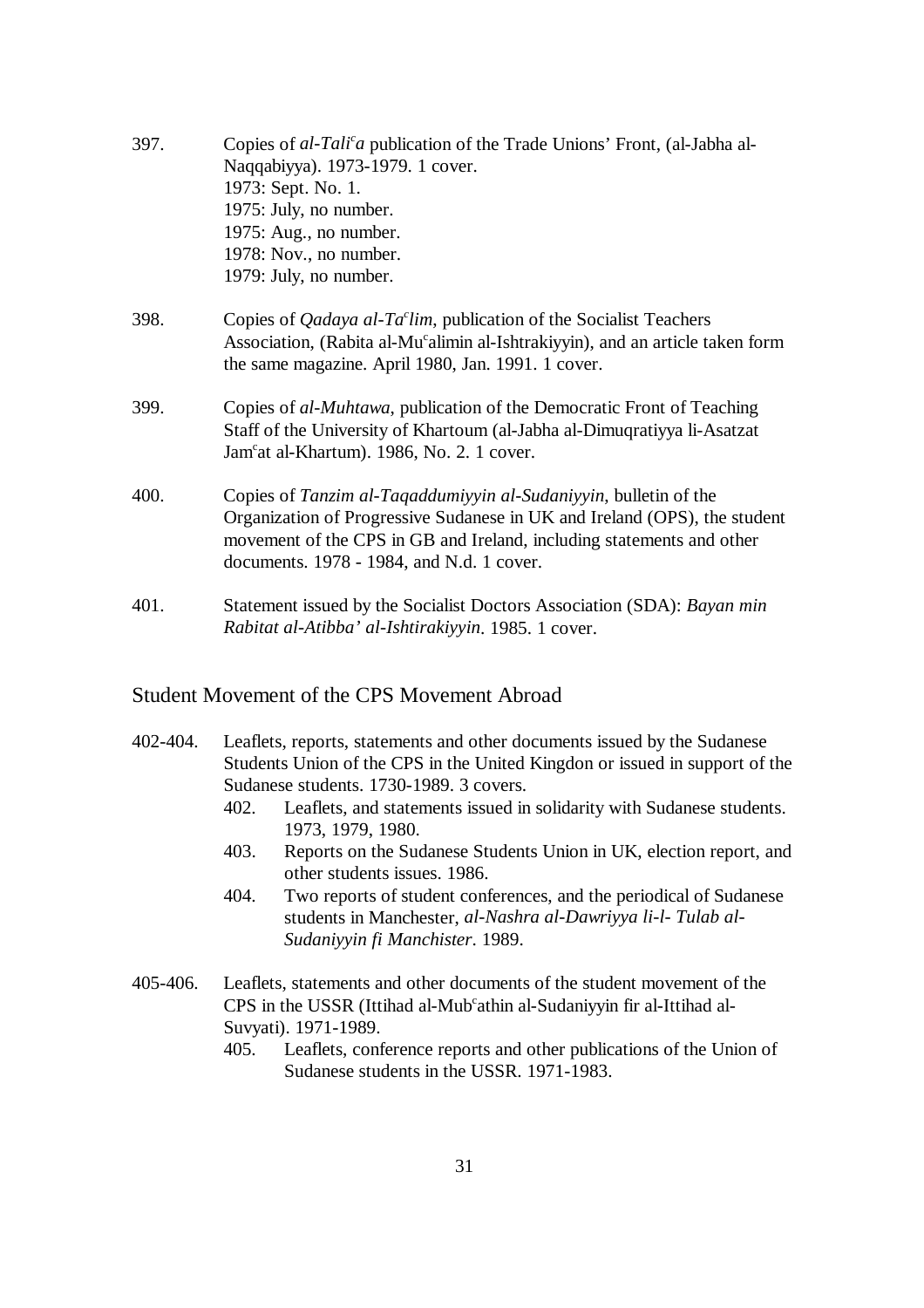- 406. Statement of the Democratic Front of Sudanes Students in the USSR: *Hal nahnu fi jawda li-inqilab al-'askari*. September 1989.
- 407-408. Programme, leaflets, and other publications of the student movement of the CPS in Buna, India, (Jabha al-Dimuqratiyya al-Talaba al-Sudaniyyin, DFSS). 1979-1985. 2 covers.
	- 407. The program of the Democratic Front for Sudanese Students in Buna, India, a leaflet, a statement on the the latest developments in the Sudan. 1979-1985.
	- 408. Several issues of *al-Dimuqrati, fi Sabil Siyyada Wataniyya wa Watan Dimuqrati.* July 1981, No. 1; Sept. 1984, No. 2; May 1985, No. 3.
- 409. Copies of *al-Haqiqa*, publication of the student movement of the CPS in Greece. 1989. 1 cover.
- 410. Copies of *al-Intifada*, publication of the Democratic Front of Sudanese Studenst in Hungary. March 1983. 1 cover.
- 411. Copies of *al-Tariq*, publication of student movement of the CPS in Germany. September 1997. 1 cover.
- 412. Booklet issued by the student movement of the CPS in Iraq:*Min ajli itlaq alhurriyat al-dimuqratiyya fi al-Sudan.* 1973. 1 cover.

### Documents concerning CPS and HADITU

413. Photocopies of correspondence, reports, appeals and other documents concerning relations between HASITU and HADITU from the collection of the Rome Group, (Henri Curiel archives). 1953-1970. 1 folder.

### Other documents

- 414. On the Islamic Penal code for 1988. *Hawl al-qanun al-jinai'i li-sanat 1*
- 415. The Preparatory Committee for the celiberations of 40th Anniverssary of CPS. *Al-lajna al-tahdiriyya l-i-l ihtifal bi al-eid al-arbain*. 1987.